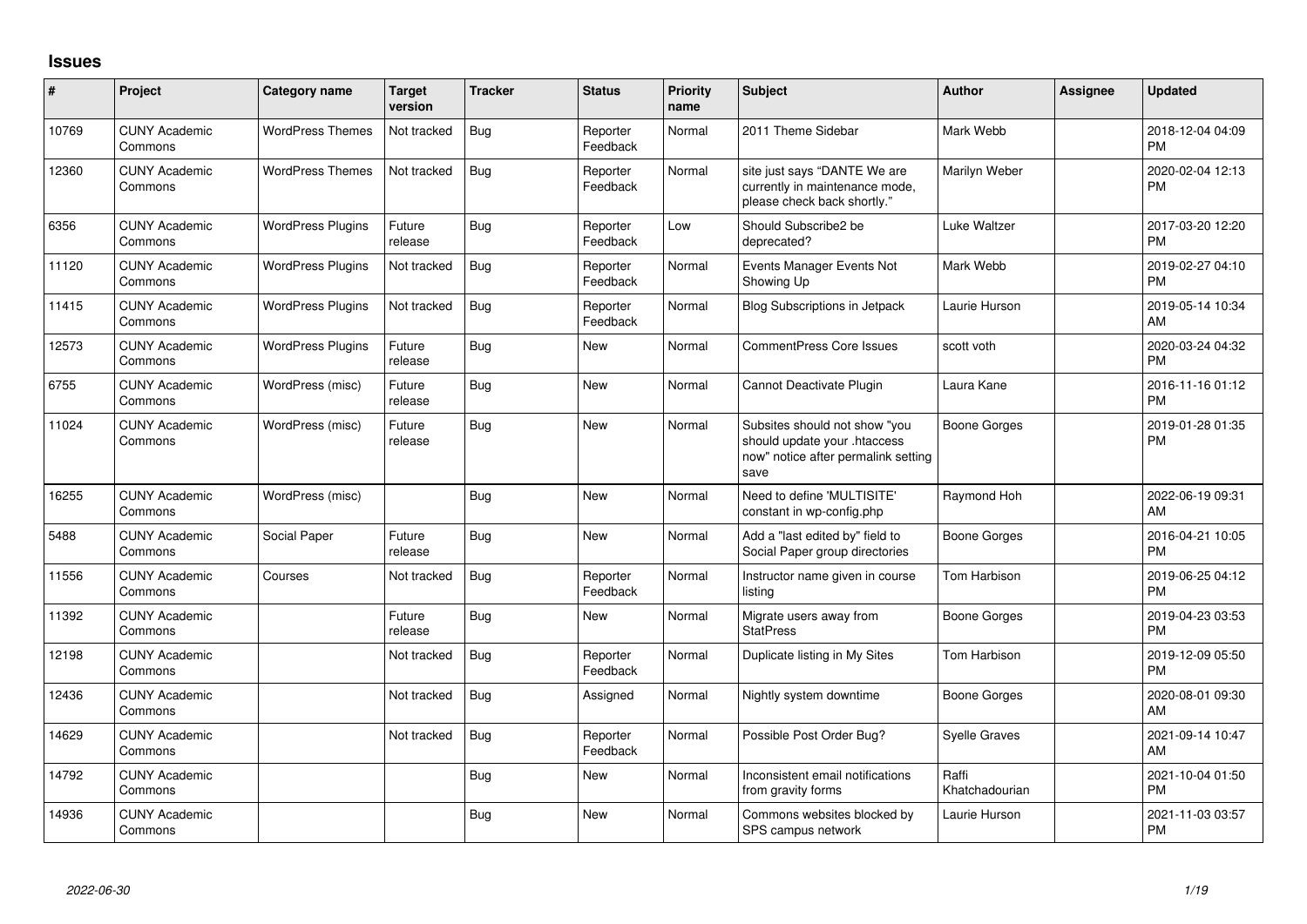| #     | Project                         | <b>Category name</b>       | <b>Target</b><br>version | <b>Tracker</b> | <b>Status</b>        | <b>Priority</b><br>name | <b>Subject</b>                                                                             | <b>Author</b>           | <b>Assignee</b> | <b>Updated</b>                |
|-------|---------------------------------|----------------------------|--------------------------|----------------|----------------------|-------------------------|--------------------------------------------------------------------------------------------|-------------------------|-----------------|-------------------------------|
| 14940 | <b>CUNY Academic</b><br>Commons |                            |                          | Bug            | <b>New</b>           | Normal                  | Discrepancy between Commons<br>profile "sites" and actual # of sites                       | Laurie Hurson           |                 | 2021-11-08 11:09<br>AM        |
| 15757 | <b>CUNY Academic</b><br>Commons |                            |                          | Bug            | <b>New</b>           | Normal                  | Members # do not match                                                                     | Laurie Hurson           |                 | 2022-03-30 04:52<br><b>PM</b> |
| 16294 | <b>CUNY Academic</b><br>Commons |                            |                          | Bug            | <b>New</b>           | Urgent                  | CAC is down                                                                                | Raffi<br>Khatchadourian |                 | 2022-06-27 02:00<br><b>PM</b> |
| 16318 | <b>CUNY Academic</b><br>Commons |                            |                          | Bug            | <b>New</b>           | Normal                  | Unable to Access block editor or<br>embed YouTube videos in new<br>pages, in one site only | <b>Syelle Graves</b>    |                 | 2022-06-29 02:24<br><b>PM</b> |
| 364   | <b>CUNY Academic</b><br>Commons | <b>WordPress Plugins</b>   | Future<br>release        | Feature        | <b>New</b>           | Normal                  | <b>Bulletin Board</b>                                                                      | <b>Matt Gold</b>        |                 | 2015-01-05 08:50<br><b>PM</b> |
| 16314 | <b>CUNY Academic</b><br>Commons | <b>WordPress Plugins</b>   |                          | Feature        | <b>New</b>           | Normal                  | Install Multicollab plug-in?                                                               | Raffi<br>Khatchadourian |                 | 2022-06-29 03:44<br><b>PM</b> |
| 6332  | <b>CUNY Academic</b><br>Commons | WordPress (misc)           | Future<br>release        | Feature        | <b>New</b>           | Normal                  | Allow uploaded files to be marked<br>as private in an ad hoc way                           | <b>Boone Gorges</b>     |                 | 2016-10-17 11:41<br><b>PM</b> |
| 10380 | <b>CUNY Academic</b><br>Commons | WordPress (misc)           | Future<br>release        | Feature        | In Progress          | Normal                  | Remove blacklisted plugins                                                                 | Boone Gorges            |                 | 2022-04-26 12:00<br><b>PM</b> |
| 5199  | <b>CUNY Academic</b><br>Commons | Social Paper               | Future<br>release        | Feature        | New                  | Normal                  | add tables to the SP editor                                                                | Marilyn Weber           |                 | 2016-10-24 11:27<br>AM        |
| 5205  | <b>CUNY Academic</b><br>Commons | Social Paper               | Future<br>release        | Feature        | <b>New</b>           | Normal                  | Social Paper folders                                                                       | Marilyn Weber           |                 | 2016-02-11 10:24<br><b>PM</b> |
| 5489  | <b>CUNY Academic</b><br>Commons | Social Paper               | Future<br>release        | Feature        | <b>New</b>           | Normal                  | Asc/desc sorting for Social Paper<br>directories                                           | <b>Boone Gorges</b>     |                 | 2016-04-21 10:06<br><b>PM</b> |
| 13048 | <b>CUNY Academic</b><br>Commons | Shortcodes and<br>embeds   | Future<br>release        | Feature        | <b>New</b>           | Normal                  | Jupyter Notebooks support                                                                  | Boone Gorges            |                 | 2020-07-14 11:46<br>AM        |
| 11860 | <b>CUNY Academic</b><br>Commons | Registration               | Future<br>release        | Feature        | <b>New</b>           | Normal                  | <b>Ensure Students Are Aware They</b><br>Can Use Aliases At Registration                   | scott voth              |                 | 2019-09-24 08:46<br>AM        |
| 13650 | <b>CUNY Academic</b><br>Commons | Group Library              | Future<br>release        | Feature        | <b>New</b>           | Normal                  | Forum Attachments in Group<br>Library                                                      | Laurie Hurson           |                 | 2021-11-19 12:30<br><b>PM</b> |
| 11077 | <b>CUNY Academic</b><br>Commons | Events                     | Not tracked              | Feature        | Reporter<br>Feedback | Normal                  | Show event category description<br>in event list view                                      | Raffi<br>Khatchadourian |                 | 2019-02-12 10:38<br><b>PM</b> |
| 5992  | <b>CUNY Academic</b><br>Commons | <b>Email Notifications</b> | Future<br>release        | Feature        | <b>New</b>           | Normal                  | Changing the From line of<br>autogenerated blog emails                                     | Marilyn Weber           |                 | 2018-09-27 05:19<br><b>PM</b> |
| 9720  | <b>CUNY Academic</b><br>Commons | Authentication             | Future<br>release        | Feature        | <b>New</b>           | Normal                  | The Commons should be an<br>oAuth provider                                                 | Boone Gorges            |                 | 2019-03-01 02:04<br><b>PM</b> |
| 11131 | <b>CUNY Academic</b><br>Commons |                            | Future<br>release        | Feature        | Reporter<br>Feedback | Normal                  | Image Annotation Plugins                                                                   | Laurie Hurson           |                 | 2019-02-26 11:33<br>AM        |
| 13912 | <b>CUNY Academic</b><br>Commons |                            | Not tracked              | Feature        | Hold                 | Low                     | posting "missed schedule"                                                                  | Marilyn Weber           |                 | 2021-02-23 10:46<br>AM        |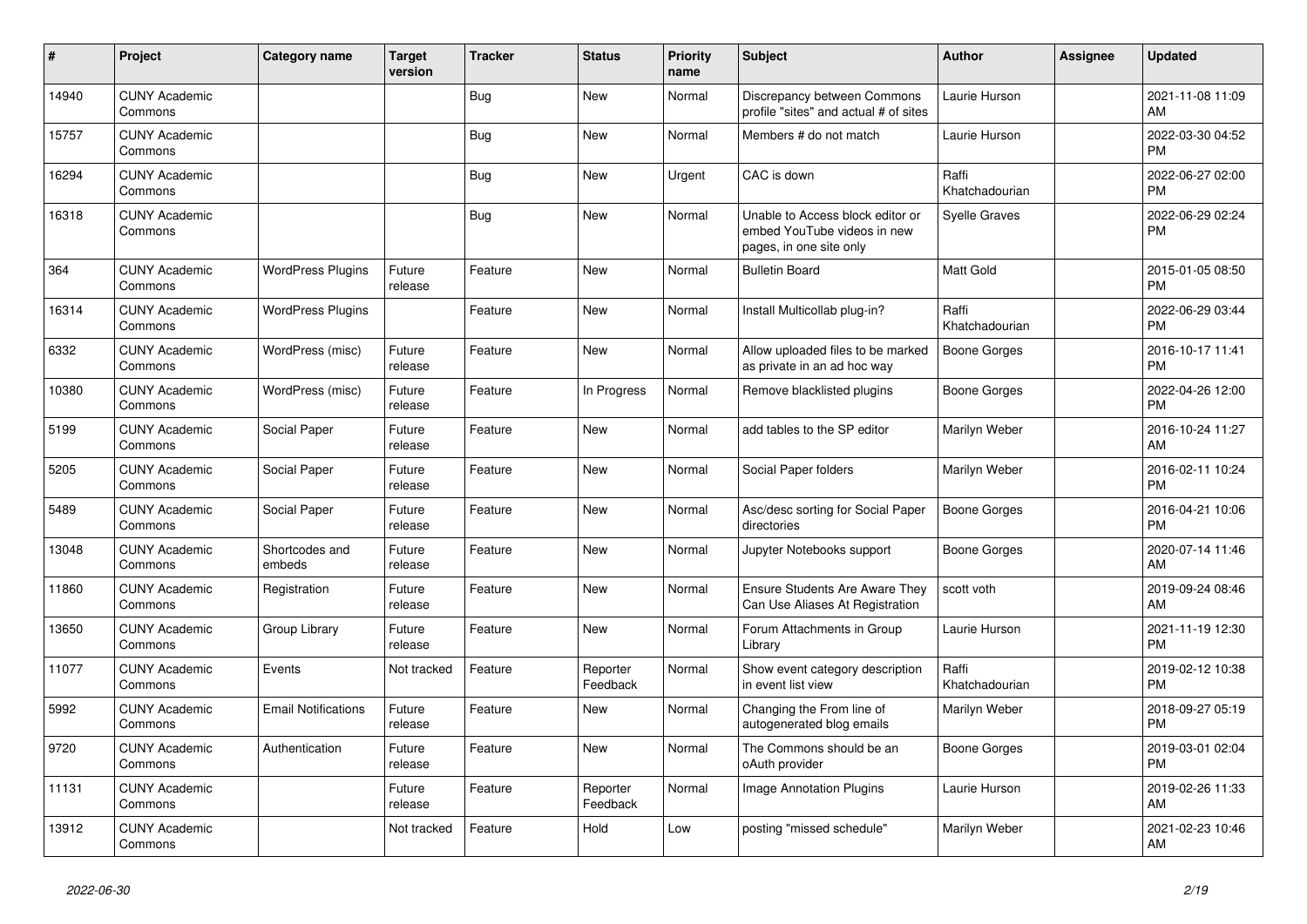| #     | Project                         | <b>Category name</b>      | <b>Target</b><br>version | <b>Tracker</b> | <b>Status</b>        | <b>Priority</b><br>name | <b>Subject</b>                                                   | <b>Author</b>           | <b>Assignee</b> | <b>Updated</b>                |
|-------|---------------------------------|---------------------------|--------------------------|----------------|----------------------|-------------------------|------------------------------------------------------------------|-------------------------|-----------------|-------------------------------|
| 15613 | <b>CUNY Academic</b><br>Commons |                           | 2.0.3                    | Feature        | Reporter<br>Feedback | Normal                  | Adding "Passster" plugin                                         | Laurie Hurson           |                 | 2022-06-29 11:32<br>AM        |
| 15923 | <b>CUNY Academic</b><br>Commons |                           | Not tracked              | Feature        | Reporter<br>Feedback | Normal                  | <b>Bellows Plugin Adjustments</b>                                | Laurie Hurson           |                 | 2022-04-20 10:10<br>AM        |
| 16290 | <b>CUNY Academic</b><br>Commons |                           |                          | Feature        | Reporter<br>Feedback | Normal                  | Add Table Of Contents Block<br>plug-in                           | Raffi<br>Khatchadourian |                 | 2022-06-24 10:26<br>AM        |
| 14911 | <b>CUNY Academic</b><br>Commons | <b>WordPress Themes</b>   | Not tracked              | Support        | New                  | Normal                  | Twentytwentyone theme                                            | Marilyn Weber           |                 | 2021-10-28 10:37<br>AM        |
| 11788 | <b>CUNY Academic</b><br>Commons | <b>WordPress Plugins</b>  | Future<br>release        | Support        | Reporter<br>Feedback | Normal                  | Plugin Request - Browse Aloud                                    | scott voth              |                 | 2019-09-24 08:42<br>AM        |
| 14074 | <b>CUNY Academic</b><br>Commons | WordPress (misc)          | Not tracked              | Support        | Reporter<br>Feedback | Normal                  | page password protection problem                                 | Marilyn Weber           |                 | 2021-03-02 11:03<br><b>AM</b> |
| 13975 | <b>CUNY Academic</b><br>Commons | Social Paper              | Not tracked              | Support        | Reporter<br>Feedback | Normal                  | can't approve comments on Social<br>Paper paper                  | Marilyn Weber           |                 | 2021-02-12 09:33<br>AM        |
| 10273 | <b>CUNY Academic</b><br>Commons | Registration              | Not tracked              | Support        | Reporter<br>Feedback | Normal                  | users combining CF and campus<br>address                         | Marilyn Weber           |                 | 2019-09-18 10:58<br>AM        |
| 10982 | <b>CUNY Academic</b><br>Commons | Domain Mapping            | Not tracked              | Support        | Reporter<br>Feedback | Normal                  | <b>CNAME</b> question                                            | scott voth              |                 | 2019-01-22 04:29<br><b>PM</b> |
| 12350 | <b>CUNY Academic</b><br>Commons | <b>Blogs (BuddyPress)</b> | Not tracked              | Support        | Reporter<br>Feedback | Normal                  | URL creation problem                                             | Marilyn Weber           |                 | 2020-02-03 11:27<br>AM        |
| 10657 | <b>CUNY Academic</b><br>Commons |                           | Not tracked              | Support        | Reporter<br>Feedback | Normal                  | child theme problems                                             | Marilyn Weber           |                 | 2018-11-08 01:19<br><b>PM</b> |
| 11509 | <b>CUNY Academic</b><br>Commons |                           | Not tracked              | Support        | Reporter<br>Feedback | Normal                  | deleted Page causing a Menu<br>problem?                          | Marilyn Weber           |                 | 2019-06-04 09:54<br>AM        |
| 11519 | <b>CUNY Academic</b><br>Commons |                           | Not tracked              | Support        | Assigned             | Normal                  | comment option not appearing                                     | Marilyn Weber           |                 | 2019-09-24 10:28<br>AM        |
| 11771 | <b>CUNY Academic</b><br>Commons |                           | Not tracked              | Support        | Reporter<br>Feedback | Normal                  | post displays in sections                                        | Marilyn Weber           |                 | 2019-08-20 10:34<br><b>AM</b> |
| 11787 | <b>CUNY Academic</b><br>Commons |                           | Not tracked              | Support        | Reporter<br>Feedback | Normal                  | automated comments notifications<br>on ZenDesk                   | Marilyn Weber           |                 | 2019-08-26 06:18<br><b>PM</b> |
| 11848 | <b>CUNY Academic</b><br>Commons |                           | Not tracked              | Support        | Hold                 | Normal                  | a Dean of Faculty wants to share<br>a large file                 | Marilyn Weber           |                 | 2019-09-24 08:44<br><b>AM</b> |
| 12328 | <b>CUNY Academic</b><br>Commons |                           | Not tracked              | Support        | New                  | Normal                  | Sign up Code for Non-CUNY<br>Faculty                             | Laurie Hurson           |                 | 2020-01-28 10:25<br><b>AM</b> |
| 12352 | <b>CUNY Academic</b><br>Commons |                           | Not tracked              | Support        | <b>New</b>           | Normal                  | "posts list" page builder block<br>option                        | Marilyn Weber           |                 | 2020-02-03 01:29<br><b>PM</b> |
| 13034 | <b>CUNY Academic</b><br>Commons |                           | Not tracked              | Support        | Reporter<br>Feedback | Normal                  | a site is asking people to join the<br>Commons to get a download | Marilyn Weber           |                 | 2020-07-12 07:23<br>AM        |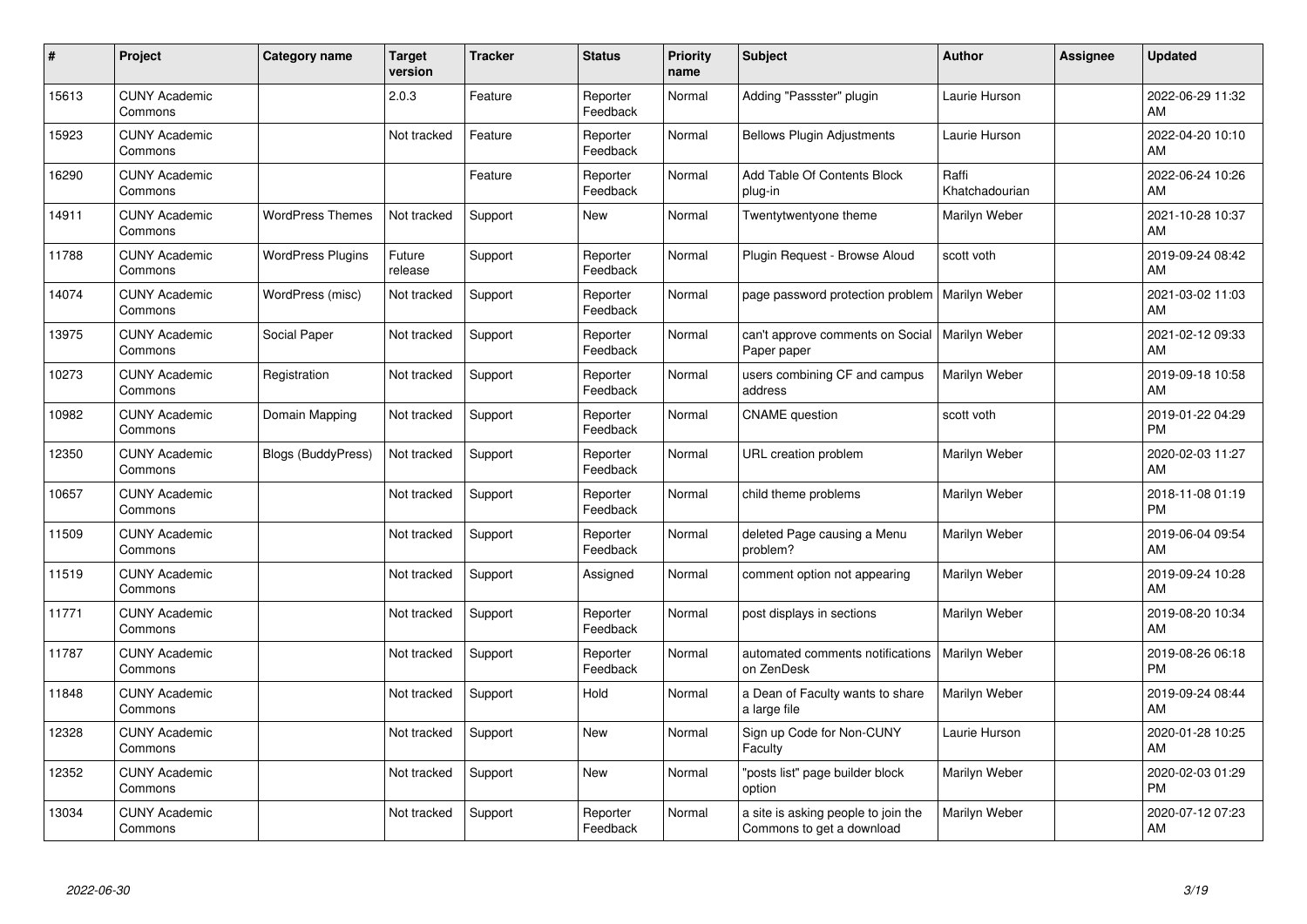| #     | Project                         | <b>Category name</b> | <b>Target</b><br>version | <b>Tracker</b> | <b>Status</b>        | <b>Priority</b><br>name | <b>Subject</b>                                                     | <b>Author</b>      | Assignee | <b>Updated</b>                |
|-------|---------------------------------|----------------------|--------------------------|----------------|----------------------|-------------------------|--------------------------------------------------------------------|--------------------|----------|-------------------------------|
| 13255 | <b>CUNY Academic</b><br>Commons |                      | Not tracked              | Support        | Reporter<br>Feedback | Normal                  | Accessibility problems                                             | Marilyn Weber      |          | 2020-09-01 05:48<br><b>PM</b> |
| 14398 | <b>CUNY Academic</b><br>Commons |                      | Not tracked              | Support        | Reporter<br>Feedback | Normal                  | Events plug-in notification problem                                | Marilyn Weber      |          | 2021-05-11 11:21<br>AM        |
| 14538 | <b>CUNY Academic</b><br>Commons |                      | Not tracked              | Support        | Reporter<br>Feedback | Normal                  | <b>Weebly To Commons</b>                                           | Laurie Hurson      |          | 2021-09-14 10:47<br>AM        |
| 14784 | <b>CUNY Academic</b><br>Commons |                      |                          | Support        | Reporter<br>Feedback | Normal                  | User report of logo problem when<br>using Customizer theme         | Marilyn Weber      |          | 2021-09-17 10:25<br>AM        |
| 14842 | <b>CUNY Academic</b><br>Commons |                      | Not tracked              | Support        | Reporter<br>Feedback | Normal                  | Question about widgets and block<br>editor                         | Gina Cherry        |          | 2021-10-06 03:01<br><b>PM</b> |
| 14900 | <b>CUNY Academic</b><br>Commons |                      | Not tracked              | Support        | Reporter<br>Feedback | Normal                  | previous theme?                                                    | Marilyn Weber      |          | 2021-10-25 10:31<br>AM        |
| 15045 | <b>CUNY Academic</b><br>Commons |                      |                          | Support        | New                  | Normal                  | no result for KCeL in the search<br>box on the commons             | Marilyn Weber      |          | 2021-12-10 11:29<br>AM        |
| 15169 | <b>CUNY Academic</b><br>Commons |                      | 2.0.3                    | Support        | Reporter<br>Feedback | Normal                  | new Prelude website zipfiles for<br>custom theme and other files.  | Marilyn Weber      |          | 2022-06-29 11:32<br>AM        |
| 15176 | <b>CUNY Academic</b><br>Commons |                      | Not tracked              | Support        | Reporter<br>Feedback | Normal                  | Archiving Q Writing & Old<br>Wordpress Sites on the Commons        | Laurie Hurson      |          | 2022-02-08 10:28<br>AM        |
| 15260 | <b>CUNY Academic</b><br>Commons |                      |                          | Support        | Reporter<br>Feedback | Normal                  | Diacritical markings   European<br>Stages                          | Marilyn Weber      |          | 2022-02-04 08:16<br>AM        |
| 15370 | <b>CUNY Academic</b><br>Commons |                      |                          | Support        | Reporter<br>Feedback | Normal                  | All-in-One Event Calendar?                                         | Marilyn Weber      |          | 2022-02-17 11:03<br>AM        |
| 15565 | <b>CUNY Academic</b><br>Commons |                      |                          | Support        | New                  | Normal                  | Events - send updates to an email<br>listserv                      | Marilyn Weber      |          | 2022-03-10 01:06<br><b>PM</b> |
| 15655 | <b>CUNY Academic</b><br>Commons |                      | 2.0.3                    | Support        | Reporter<br>Feedback | Normal                  | Event Aggregator plugin?                                           | Marilyn Weber      |          | 2022-06-29 11:32<br>AM        |
| 15685 | <b>CUNY Academic</b><br>Commons |                      |                          | Support        | New                  | High                    | problem with chrome?                                               | Marilyn Weber      |          | 2022-04-25 03:40<br><b>PM</b> |
| 15816 | <b>CUNY Academic</b><br>Commons |                      | Not tracked              | Support        | New                  | Normal                  | slow loading at SPS                                                | Marilyn Weber      |          | 2022-04-05 01:26<br><b>PM</b> |
| 16099 | <b>CUNY Academic</b><br>Commons |                      |                          | Support        | Reporter<br>Feedback | Normal                  | request for Newsletter Glue                                        | Marilyn Weber      |          | 2022-05-13 12:14<br><b>PM</b> |
| 11843 | <b>CUNY Academic</b><br>Commons | WordPress (misc)     | Future<br>release        | Design/UX      | New                  | Normal                  | Tweaking the Gutenberg Editor<br>Interface                         | Laurie Hurson      |          | 2022-04-26 12:00<br><b>PM</b> |
| 2576  | <b>NYCDH Community</b><br>Site  |                      |                          | Bug            | Hold                 | Low                     | Test Next Button in Javascript<br><b>Tutorial Under Activities</b> | <b>Mark Newton</b> | Alex Gil | 2013-05-18 02:55<br><b>PM</b> |
| 2577  | NYCDH Community<br>Site         |                      |                          | Feature        | Assigned             | Low                     | Investigate Potential to Add Links<br>to the Forum                 | Mark Newton        | Alex Gil | 2013-05-16 09:40<br>PM        |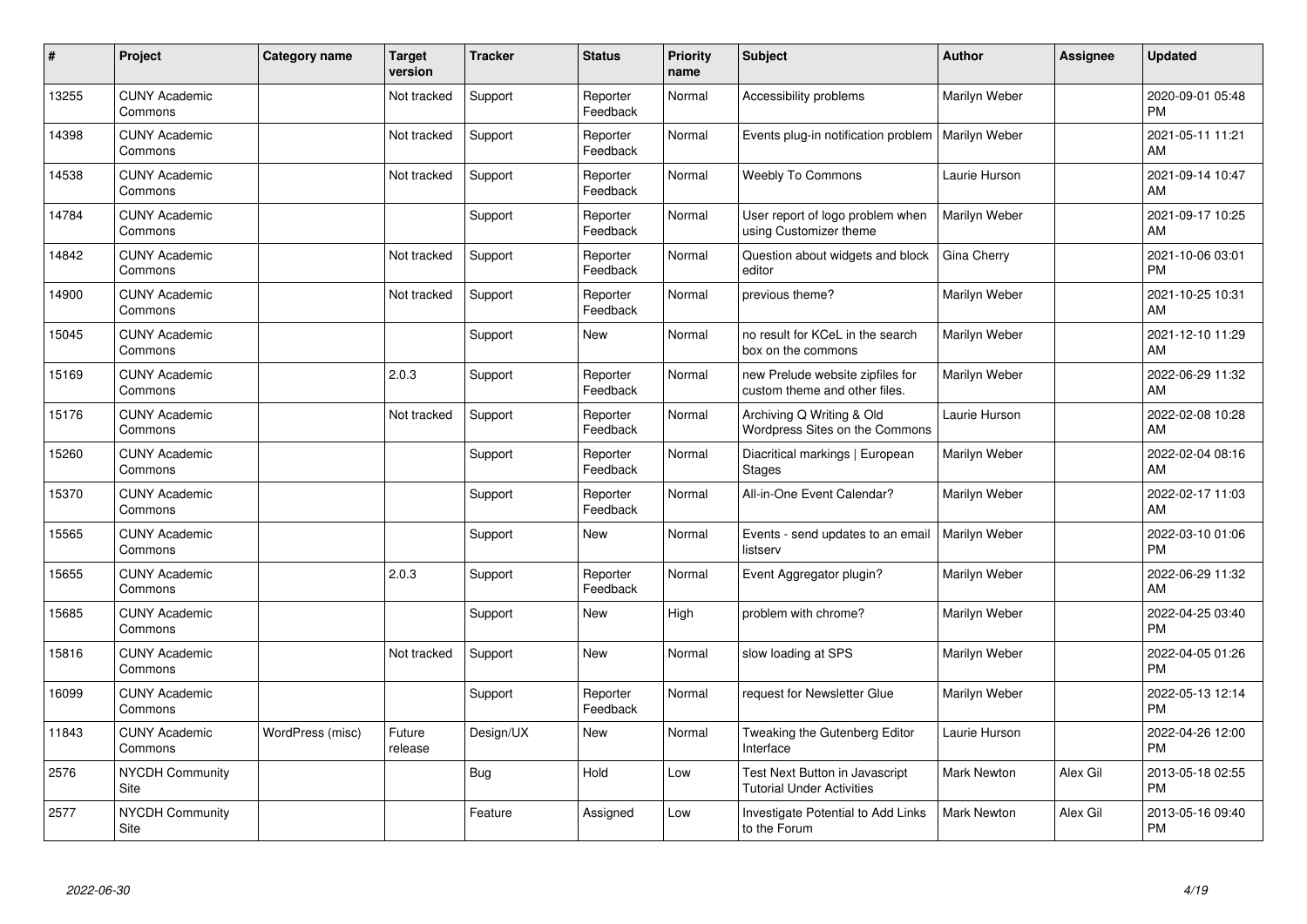| #     | Project                         | Category name              | <b>Target</b><br>version | <b>Tracker</b> | <b>Status</b>        | Priority<br>name | <b>Subject</b>                                                                                  | <b>Author</b>           | <b>Assignee</b>          | <b>Updated</b>                |
|-------|---------------------------------|----------------------------|--------------------------|----------------|----------------------|------------------|-------------------------------------------------------------------------------------------------|-------------------------|--------------------------|-------------------------------|
| 11968 | JustPublics@365<br>MediaCamp    |                            |                          | Feature        | <b>New</b>           | Normal           | Nanoscience Retractable Display<br>Unit                                                         | Donald Cherry           | <b>Bonnie</b><br>Eissner | 2021-02-19 08:50<br><b>AM</b> |
| 9289  | <b>CUNY Academic</b><br>Commons | <b>WordPress Plugins</b>   | Future<br>release        | Bug            | Reporter<br>Feedback | Normal           | <b>Email Users Plugin</b>                                                                       | Laurie Hurson           | Boone<br>Gorges          | 2018-10-24 12:34<br><b>PM</b> |
| 9515  | <b>CUNY Academic</b><br>Commons | <b>WordPress Plugins</b>   | Not tracked              | <b>Bug</b>     | Reporter<br>Feedback | Normal           | Text to Speech plugin - "More<br>Slowly" checkbox not working                                   | scott voth              | Boone<br>Gorges          | 2018-06-13 02:26<br><b>PM</b> |
| 9926  | <b>CUNY Academic</b><br>Commons | <b>WordPress Plugins</b>   | Future<br>release        | Bug            | New                  | Normal           | twitter-mentions-as-comments<br>cron jobs can run long                                          | Boone Gorges            | Boone<br>Gorges          | 2018-10-24 12:34<br><b>PM</b> |
| 14987 | <b>CUNY Academic</b><br>Commons | <b>WordPress Plugins</b>   | Future<br>release        | Bug            | <b>New</b>           | Normal           | Elementor update causes<br>database freeze-up                                                   | Boone Gorges            | Boone<br>Gorges          | 2021-11-29 12:02<br><b>PM</b> |
| 10040 | <b>CUNY Academic</b><br>Commons | WordPress (misc)           | Not tracked              | <b>Bug</b>     | Reporter<br>Feedback | Normal           | User doesn't see full list of themes                                                            | <b>Matt Gold</b>        | Boone<br>Gorges          | 2018-07-25 10:12<br>AM        |
| 14113 | <b>CUNY Academic</b><br>Commons | WordPress (misc)           | Future<br>release        | <b>Bug</b>     | Hold                 | Normal           | Block Editor Not Working on this<br>page - Json error                                           | scott voth              | Boone<br>Gorges          | 2021-03-05 11:01<br>AM        |
| 14483 | <b>CUNY Academic</b><br>Commons | WordPress - Media          | Not tracked              | <b>Bug</b>     | Reporter<br>Feedback | Normal           | <b>Wordpress PDF Embed Stopped</b><br>Working after JITP Media Clone                            | Patrick DeDauw          | Boone<br>Gorges          | 2021-05-20 01:51<br><b>PM</b> |
| 8675  | <b>CUNY Academic</b><br>Commons | User Onboarding            | Future<br>release        | <b>Bug</b>     | Reporter<br>Feedback | Low              | Add new User search screen calls<br>for the input of email address but<br>doesn't work with one | Paul Hebert             | Boone<br>Gorges          | 2017-10-11 11:17<br>AM        |
| 7663  | <b>CUNY Academic</b><br>Commons | Social Paper               | Future<br>release        | <b>Bug</b>     | <b>New</b>           | Normal           | Social Paper notifications not<br>formatted correctly on secondary<br>sites                     | Boone Gorges            | Boone<br>Gorges          | 2018-04-16 03:52<br><b>PM</b> |
| 7981  | <b>CUNY Academic</b><br>Commons | Social Paper               | Future<br>release        | Bug            | <b>New</b>           | Normal           | Social Paper comments should<br>not go to spam                                                  | Luke Waltzer            | Boone<br>Gorges          | 2018-04-16 03:52<br><b>PM</b> |
| 10794 | <b>CUNY Academic</b><br>Commons | Performance                | Not tracked              | Bug            | <b>New</b>           | Normal           | Memcached connection<br>occasionally breaks                                                     | Boone Gorges            | Boone<br>Gorges          | 2018-12-06 03:30<br><b>PM</b> |
| 14908 | <b>CUNY Academic</b><br>Commons | Performance                |                          | Bug            | <b>New</b>           | Normal           | Stale object cache on cdev                                                                      | Raymond Hoh             | Boone<br>Gorges          | 2021-12-07 09:45<br><b>AM</b> |
| 15242 | <b>CUNY Academic</b><br>Commons | Performance                | Not tracked              | Bug            | Reporter<br>Feedback | Normal           | Slugist site                                                                                    | Raffi<br>Khatchadourian | Boone<br>Gorges          | 2022-02-07 11:14<br>AM        |
| 3419  | <b>CUNY Academic</b><br>Commons | Group Invitations          | 1.6.14                   | Bug            | Testing<br>Required  | Normal           | Neatening the display of<br>messages on group requests                                          | Matt Gold               | Boone<br>Gorges          | 2014-09-01 09:29<br><b>PM</b> |
| 9979  | <b>CUNY Academic</b><br>Commons | <b>Email Notifications</b> | Not tracked              | <b>Bug</b>     | Reporter<br>Feedback | Normal           | Reports of slow email activation<br>emails                                                      | Matt Gold               | Boone<br>Gorges          | 2018-08-29 09:40<br>PM        |
| 16199 | <b>CUNY Academic</b><br>Commons | Directories                | 2.0.3                    | <b>Bug</b>     | <b>New</b>           | Normal           | Removed "Semester" Filter from<br><b>Courses Directory</b>                                      | Laurie Hurson           | Boone<br>Gorges          | 2022-06-29 11:32<br>AM        |
| 12438 | <b>CUNY Academic</b><br>Commons | Courses                    | Not tracked              | <b>Bug</b>     | <b>New</b>           | Normal           | Site appearing twice                                                                            | Laurie Hurson           | Boone<br>Gorges          | 2020-02-18 01:34<br>PM        |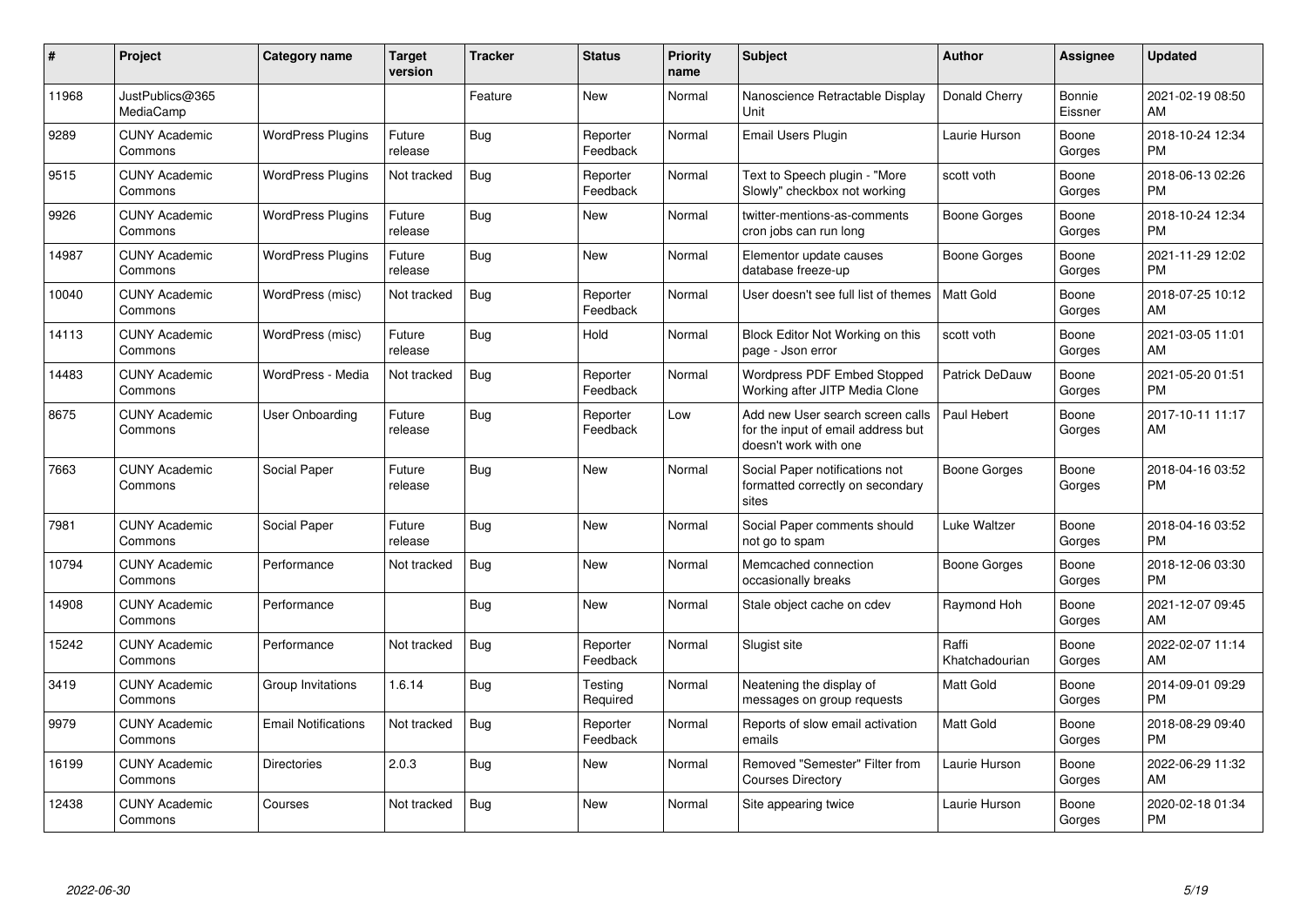| #     | Project                         | <b>Category name</b>     | <b>Target</b><br>version | <b>Tracker</b> | <b>Status</b>        | <b>Priority</b><br>name | <b>Subject</b>                                                                            | Author              | <b>Assignee</b> | <b>Updated</b>                |
|-------|---------------------------------|--------------------------|--------------------------|----------------|----------------------|-------------------------|-------------------------------------------------------------------------------------------|---------------------|-----------------|-------------------------------|
| 7022  | <b>CUNY Academic</b><br>Commons | Announcements            | Future<br>release        | Bug            | <b>New</b>           | Normal                  | Sitewide announcements should<br>be displayed on, and dismissable<br>from, mapped domains | <b>Boone Gorges</b> | Boone<br>Gorges | 2018-03-22 10:18<br>AM        |
| 10678 | <b>CUNY Academic</b><br>Commons |                          | Not tracked              | <b>Bug</b>     | Reporter<br>Feedback | High                    | Newsletter Plugin Not Sending<br>Out Newsletters                                          | Mark Webb           | Boone<br>Gorges | 2019-09-16 09:38<br>PM.       |
| 13949 | <b>CUNY Academic</b><br>Commons |                          | Not tracked              | <b>Bug</b>     | New                  | Normal                  | Continued debugging of runaway<br>MySQL connections                                       | <b>Matt Gold</b>    | Boone<br>Gorges | 2021-09-14 10:42<br>AM        |
| 16307 | <b>CUNY Academic</b><br>Commons |                          |                          | <b>Bug</b>     | <b>New</b>           | Normal                  | Add brief messaging to<br>accept/decline group membership<br>requests                     | Matt Gold           | Boone<br>Gorges | 2022-06-27 06:13<br><b>PM</b> |
| 2618  | <b>NYCDH Community</b><br>Site  |                          |                          | <b>Bug</b>     | Assigned             | Low                     | Mark blogs as spam when created<br>by users marked as spam                                | Matt Gold           | Boone<br>Gorges | 2013-06-09 11:38<br><b>PM</b> |
| 658   | <b>CUNY Academic</b><br>Commons | <b>WordPress Plugins</b> | Future<br>release        | Feature        | Assigned             | Normal                  | Rebulid Sitewide Tag Suggestion                                                           | <b>Matt Gold</b>    | Boone<br>Gorges | 2015-01-05 08:47<br><b>PM</b> |
| 1562  | <b>CUNY Academic</b><br>Commons | <b>WordPress Plugins</b> | Future<br>release        | Feature        | Assigned             | Low                     | Play with NYT Collaborative<br><b>Authoring Tool</b>                                      | Matt Gold           | Boone<br>Gorges | 2015-01-05 08:47<br><b>PM</b> |
| 2223  | <b>CUNY Academic</b><br>Commons | <b>WordPress Plugins</b> | Future<br>release        | Feature        | Assigned             | Low                     | Add Participad to the CUNY<br><b>Academic Commons</b>                                     | Matt Gold           | Boone<br>Gorges | 2014-09-17 10:03<br><b>PM</b> |
| 9947  | <b>CUNY Academic</b><br>Commons | <b>WordPress Plugins</b> | Future<br>release        | Feature        | Reporter<br>Feedback | Normal                  | Install H5P quiz plugin                                                                   | <b>Matt Gold</b>    | Boone<br>Gorges | 2018-09-11 11:01<br>AM        |
| 12121 | <b>CUNY Academic</b><br>Commons | <b>WordPress Plugins</b> | 2.0.3                    | Feature        | Reporter<br>Feedback | Normal                  | Embedding H5P Iframes on<br>Commons Site                                                  | Laurie Hurson       | Boone<br>Gorges | 2022-06-29 11:32<br>AM        |
| 287   | <b>CUNY Academic</b><br>Commons | WordPress (misc)         | Future<br>release        | Feature        | Assigned             | Normal                  | Create troubleshooting tool for<br>account sign-up                                        | <b>Matt Gold</b>    | Boone<br>Gorges | 2015-11-09 06:17<br><b>PM</b> |
| 1508  | <b>CUNY Academic</b><br>Commons | WordPress (misc)         | Future<br>release        | Feature        | Assigned             | Normal                  | Share login cookies across<br>mapped domains                                              | <b>Boone Gorges</b> | Boone<br>Gorges | 2012-07-02 12:12<br><b>PM</b> |
| 3759  | <b>CUNY Academic</b><br>Commons | WordPress (misc)         | Future<br>release        | Feature        | Assigned             | Normal                  | Review Interface for Adding Users<br>to Blogs                                             | <b>Matt Gold</b>    | Boone<br>Gorges | 2015-03-24 05:52<br>PM        |
| 13835 | <b>CUNY Academic</b><br>Commons | WordPress (misc)         | Future<br>release        | Feature        | <b>New</b>           | Normal                  | Allow OneSearch widget to have<br>'CUNY' as campus                                        | <b>Boone Gorges</b> | Boone<br>Gorges | 2021-11-19 12:39<br><b>PM</b> |
| 5052  | <b>CUNY Academic</b><br>Commons | Social Paper             | Future<br>release        | Feature        | New                  | Low                     | Sentence by sentence or line by<br>line comments (SP suggestion #3)                       | Marilyn Weber       | Boone<br>Gorges | 2016-02-11 10:24<br><b>PM</b> |
| 3002  | <b>CUNY Academic</b><br>Commons | Search                   | Future<br>release        | Feature        | Assigned             | Normal                  | Overhaul CAC search by using<br>external search appliance                                 | <b>Boone Gorges</b> | Boone<br>Gorges | 2020-07-15 03:05<br>PM        |
| 3615  | <b>CUNY Academic</b><br>Commons | Redmine                  | Not tracked              | Feature        | New                  | Low                     | Create Redmine issues via email                                                           | Dominic Giglio      | Boone<br>Gorges | 2017-11-16 11:36<br>AM        |
| 11945 | <b>CUNY Academic</b><br>Commons | Reckoning                | Future<br>release        | Feature        | Reporter<br>Feedback | Normal                  | Add Comments bubble to<br>Reckoning views                                                 | <b>Boone Gorges</b> | Boone<br>Gorges | 2019-11-12 05:14<br><b>PM</b> |
| 2013  | <b>CUNY Academic</b><br>Commons | Public Portfolio         | Future<br>release        | Feature        | Assigned             | Low                     | Have Profile Privacy Options show   Matt Gold<br>up only for filled-in fields             |                     | Boone<br>Gorges | 2015-11-09 06:09<br><b>PM</b> |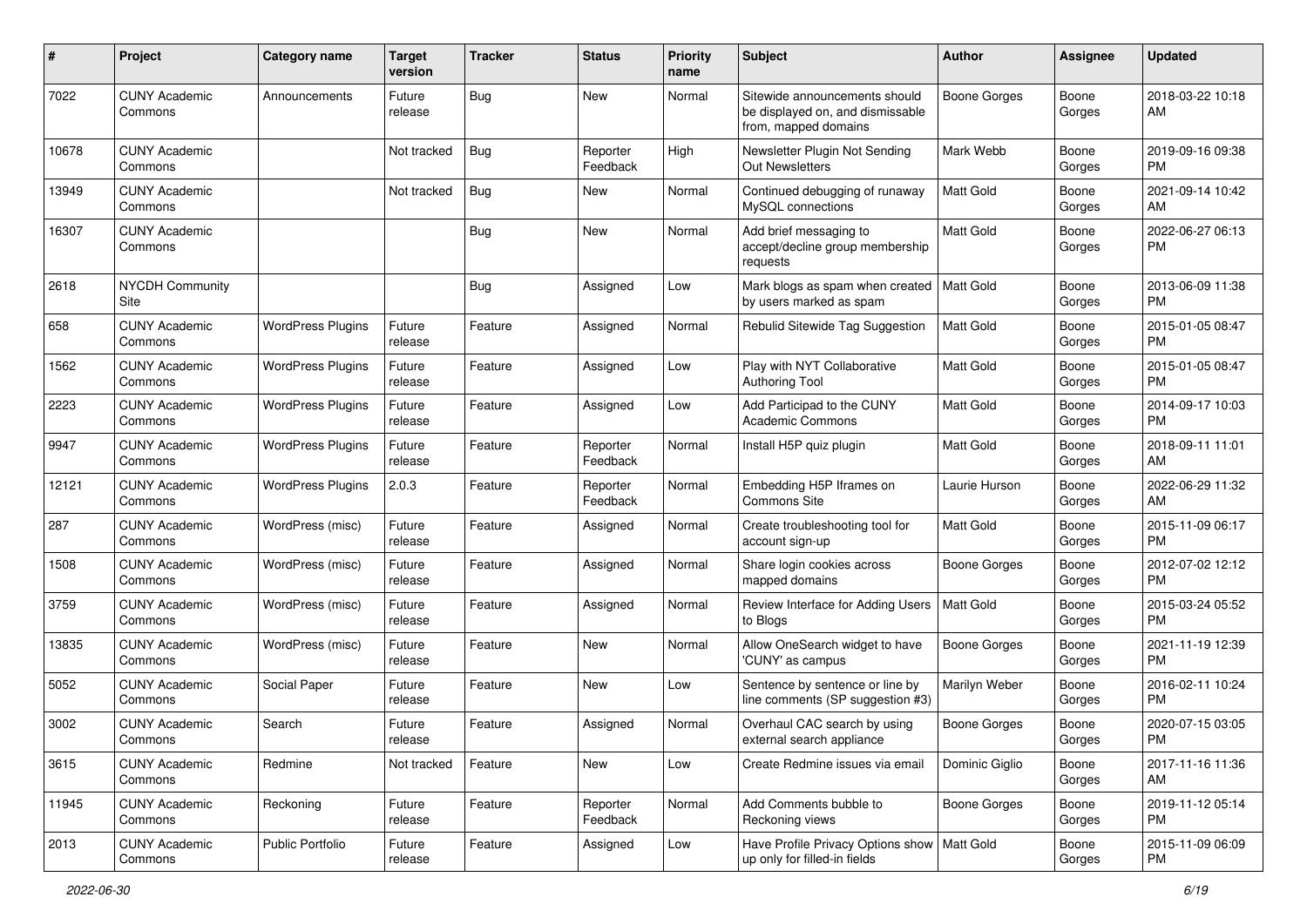| #     | Project                         | <b>Category name</b>           | <b>Target</b><br>version | <b>Tracker</b> | <b>Status</b> | Priority<br>name | <b>Subject</b>                                                                             | Author              | <b>Assignee</b> | <b>Updated</b>                |
|-------|---------------------------------|--------------------------------|--------------------------|----------------|---------------|------------------|--------------------------------------------------------------------------------------------|---------------------|-----------------|-------------------------------|
| 2753  | <b>CUNY Academic</b><br>Commons | Public Portfolio               | Future<br>release        | Feature        | <b>New</b>    | Normal           | Create actual actual tagification in<br>academic interests and other<br>fields             | Micki Kaufman       | Boone<br>Gorges | 2015-01-05 08:52<br><b>PM</b> |
| 3042  | <b>CUNY Academic</b><br>Commons | Public Portfolio               | Future<br>release        | Feature        | Assigned      | Normal           | Browsing member interests                                                                  | <b>Matt Gold</b>    | Boone<br>Gorges | 2015-03-21 09:04<br>PM.       |
| 3048  | <b>CUNY Academic</b><br>Commons | <b>Public Portfolio</b>        | Future<br>release        | Feature        | New           | Low              | Images for rich text profile fields                                                        | <b>Boone Gorges</b> | Boone<br>Gorges | 2014-02-19 12:56<br><b>PM</b> |
| 3220  | <b>CUNY Academic</b><br>Commons | <b>Public Portfolio</b>        | Future<br>release        | Feature        | Assigned      | Normal           | Add indent/outdent option to<br>Formatting Buttons on Profile<br>Page                      | Matt Gold           | Boone<br>Gorges | 2014-05-21 10:39<br><b>PM</b> |
| 3768  | <b>CUNY Academic</b><br>Commons | <b>Public Portfolio</b>        | Future<br>release        | Feature        | Assigned      | Normal           | Institutions/Past positions on<br>public portfolios                                        | Matt Gold           | Boone<br>Gorges | 2018-04-23 10:44<br>AM        |
| 14184 | <b>CUNY Academic</b><br>Commons | <b>Public Portfolio</b>        | Future<br>release        | Feature        | New           | Normal           | Centralized mechanism for storing<br>Campus affiliations                                   | Boone Gorges        | Boone<br>Gorges | 2022-01-04 11:35<br>AM        |
| 9895  | <b>CUNY Academic</b><br>Commons | Onboarding                     | Future<br>release        | Feature        | Assigned      | Normal           | Add "Accept Invitation"<br>link/button/function to Group<br>and/or Site invitation emails? | Luke Waltzer        | Boone<br>Gorges | 2018-06-07 12:42<br><b>PM</b> |
| 5234  | <b>CUNY Academic</b><br>Commons | Membership                     | Future<br>release        | Feature        | Assigned      | Normal           | Write Unconfirmed patch for WP                                                             | Boone Gorges        | Boone<br>Gorges | 2016-10-24 11:18<br>AM        |
| 3230  | <b>CUNY Academic</b><br>Commons | Internal Tools and<br>Workflow | Not tracked              | Feature        | Assigned      | High             | Scripts for quicker<br>provisioning/updating of<br>development environments                | <b>Boone Gorges</b> | Boone<br>Gorges | 2016-01-26 04:54<br><b>PM</b> |
| 1888  | <b>CUNY Academic</b><br>Commons | Home Page                      | Future<br>release        | Feature        | Assigned      | Normal           | Refactor BP MPO Activity Filter to<br>support proper pagination                            | Sarah Morgano       | Boone<br>Gorges | 2014-05-01 07:11<br><b>PM</b> |
| 4980  | <b>CUNY Academic</b><br>Commons | Home Page                      | Future<br>release        | Feature        | Assigned      | Normal           | CAC Featured Content -- Adding<br>Randomization                                            | <b>Matt Gold</b>    | Boone<br>Gorges | 2016-12-12 03:01<br><b>PM</b> |
| 13370 | <b>CUNY Academic</b><br>Commons | Group Library                  | Future<br>release        | Feature        | New           | Normal           | Library bulk deletion and folder<br>editing                                                | Colin McDonald      | Boone<br>Gorges | 2020-10-13 10:41<br>AM        |
| 14309 | <b>CUNY Academic</b><br>Commons | Group Library                  | Future<br>release        | Feature        | <b>New</b>    | Normal           | Better handling of<br>bp group document file download<br>attempts when file is not present | <b>Boone Gorges</b> | Boone<br>Gorges | 2021-11-19 12:28<br><b>PM</b> |
| 2610  | <b>CUNY Academic</b><br>Commons | Group Invitations              | Future<br>release        | Feature        | Assigned      | Low              | Request: Custom invitation<br>message to group invites                                     | local admin         | Boone<br>Gorges | 2015-11-09 06:13<br><b>PM</b> |
| 3308  | <b>CUNY Academic</b><br>Commons | Group Invitations              | Future<br>release        | Feature        | Assigned      | Normal           | Allow members to rescind group<br>invitations                                              | <b>Matt Gold</b>    | Boone<br>Gorges | 2015-04-01 08:53<br><b>PM</b> |
| 585   | <b>CUNY Academic</b><br>Commons | Group Forums                   | Future<br>release        | Feature        | Assigned      | Normal           | Merge Forum Topics                                                                         | Sarah Morgano       | Boone<br>Gorges | 2011-07-06 04:11<br><b>PM</b> |
| 3193  | <b>CUNY Academic</b><br>Commons | Group Forums                   | Future<br>release        | Feature        | Assigned      | Normal           | bbPress 2.x dynamic roles and<br>RBE                                                       | <b>Boone Gorges</b> | Boone<br>Gorges | 2014-09-30 01:30<br>PM.       |
| 3080  | <b>CUNY Academic</b><br>Commons | <b>Group Files</b>             | Future<br>release        | Feature        | Assigned      | Low              | Create a system to keep track of<br>file changes                                           | <b>Matt Gold</b>    | Boone<br>Gorges | 2014-02-26 10:04<br>PM        |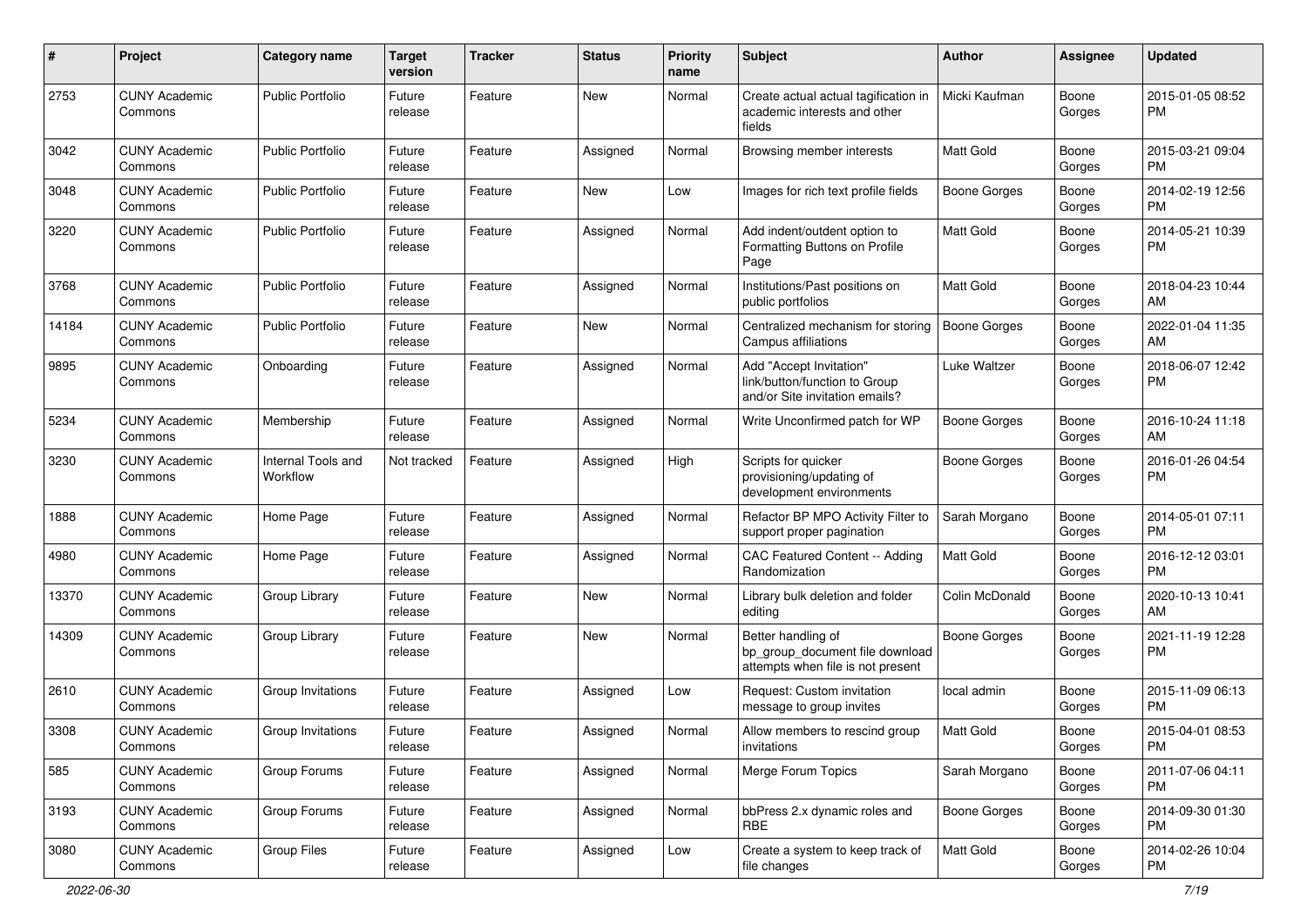| #     | <b>Project</b>                  | Category name              | <b>Target</b><br>version | <b>Tracker</b> | <b>Status</b> | <b>Priority</b><br>name | <b>Subject</b>                                                                      | <b>Author</b>       | Assignee        | <b>Updated</b>                |
|-------|---------------------------------|----------------------------|--------------------------|----------------|---------------|-------------------------|-------------------------------------------------------------------------------------|---------------------|-----------------|-------------------------------|
| 12091 | <b>CUNY Academic</b><br>Commons | <b>Group Files</b>         | Future<br>release        | Feature        | <b>New</b>    | Normal                  | Improved pre-upload file validation   Boone Gorges<br>for bp-group-documents        |                     | Boone<br>Gorges | 2019-11-14 01:21<br><b>PM</b> |
| 3580  | <b>CUNY Academic</b><br>Commons | <b>Group Blogs</b>         | Future<br>release        | Feature        | <b>New</b>    | Normal                  | Multiple blogs per group                                                            | Boone Gorges        | Boone<br>Gorges | 2018-02-20 02:02<br><b>PM</b> |
| 8756  | <b>CUNY Academic</b><br>Commons | Group Blogs                | Future<br>release        | Feature        | Hold          | Normal                  | Connect multiple blogs to one<br>group?                                             | <b>Matt Gold</b>    | Boone<br>Gorges | 2017-09-30 10:42<br>AM        |
| 3475  | <b>CUNY Academic</b><br>Commons | Events                     | Future<br>release        | Feature        | Assigned      | Normal                  | Request to add plugin to<br>streamline room<br>booking/appointment booking          | Naomi Barrettara    | Boone<br>Gorges | 2014-12-01 05:14<br><b>PM</b> |
| 4053  | <b>CUNY Academic</b><br>Commons | Events                     | Future<br>release        | Feature        | Assigned      | Normal                  | Create new tab for past events                                                      | Matt Gold           | Boone<br>Gorges | 2015-05-12 02:10<br><b>PM</b> |
| 4238  | <b>CUNY Academic</b><br>Commons | Events                     | Future<br>release        | Feature        | Assigned      | Normal                  | Copy Events to Other Groups?                                                        | <b>Matt Gold</b>    | Boone<br>Gorges | 2015-07-02 10:08<br>AM        |
| 4481  | <b>CUNY Academic</b><br>Commons | Events                     | Future<br>release        | Feature        | <b>New</b>    | Normal                  | Group admins/mods should have<br>the ability to unlink an event from<br>the group   | Boone Gorges        | Boone<br>Gorges | 2017-04-24 03:53<br><b>PM</b> |
| 5696  | <b>CUNY Academic</b><br>Commons | Events                     | Future<br>release        | Feature        | Assigned      | Normal                  | Events Calendar - display options<br>/ calendar aggregation                         | <b>Matt Gold</b>    | Boone<br>Gorges | 2016-10-13 11:44<br>AM        |
| 11531 | <b>CUNY Academic</b><br>Commons | Events                     | Future<br>release        | Feature        | New           | Normal                  | Main Events calendar should<br>include non-public events that<br>user has access to | scott voth          | Boone<br>Gorges | 2019-06-11 10:00<br>AM        |
| 12042 | <b>CUNY Academic</b><br>Commons | <b>Email Notifications</b> | Future<br>release        | Feature        | <b>New</b>    | Normal                  | Improved error logging for BPGES<br>send queue                                      | <b>Boone Gorges</b> | Boone<br>Gorges | 2021-11-19 12:25<br><b>PM</b> |
| 15604 | <b>CUNY Academic</b><br>Commons | <b>Email Notifications</b> | Future<br>release        | Feature        | Assigned      | Normal                  | <b>Restructure Commons Group</b><br>Digest Email Messages                           | <b>Matt Gold</b>    | Boone<br>Gorges | 2022-05-26 10:45<br>AM        |
| 1165  | <b>CUNY Academic</b><br>Commons | <b>Email Invitations</b>   | Future<br>release        | Feature        | Assigned      | Low                     | Allow saved lists of invitees under<br>Send Invites                                 | Boone Gorges        | Boone<br>Gorges | 2015-11-09 06:03<br><b>PM</b> |
| 1166  | <b>CUNY Academic</b><br>Commons | <b>Email Invitations</b>   | Future<br>release        | Feature        | <b>New</b>    | Low                     | Better organizational tools for Sent   Boone Gorges<br><b>Invites</b>               |                     | Boone<br>Gorges | 2015-11-09 06:02<br><b>PM</b> |
| 1167  | <b>CUNY Academic</b><br>Commons | <b>Email Invitations</b>   | Future<br>release        | Feature        | New           | Low                     | Allow email invitations to be resent   Boone Gorges                                 |                     | Boone<br>Gorges | 2015-11-12 12:53<br>AM        |
| 10226 | <b>CUNY Academic</b><br>Commons | Courses                    | Future<br>release        | Feature        | New           | Normal                  | Add "My Courses" to drop down<br>list                                               | scott voth          | Boone<br>Gorges | 2021-11-19 12:42<br><b>PM</b> |
| 13466 | <b>CUNY Academic</b><br>Commons | Cavalcade                  | Future<br>release        | Feature        | <b>New</b>    | Normal                  | Automated cleanup for duplicate<br>Cavalcade tasks                                  | Boone Gorges        | Boone<br>Gorges | 2020-10-13 05:24<br><b>PM</b> |
| 519   | <b>CUNY Academic</b><br>Commons | <b>BuddyPress Docs</b>     | Future<br>release        | Feature        | Assigned      | Low                     | TOC for individual docs - for new<br>BP "wiki-like" plugin                          | scott voth          | Boone<br>Gorges | 2015-11-09 05:54<br><b>PM</b> |
| 618   | <b>CUNY Academic</b><br>Commons | <b>BuddyPress Docs</b>     | Future<br>release        | Feature        | Assigned      | Normal                  | <b>BuddyPress Docs: export formats</b>                                              | <b>Boone Gorges</b> | Boone<br>Gorges | 2015-11-09 05:38<br><b>PM</b> |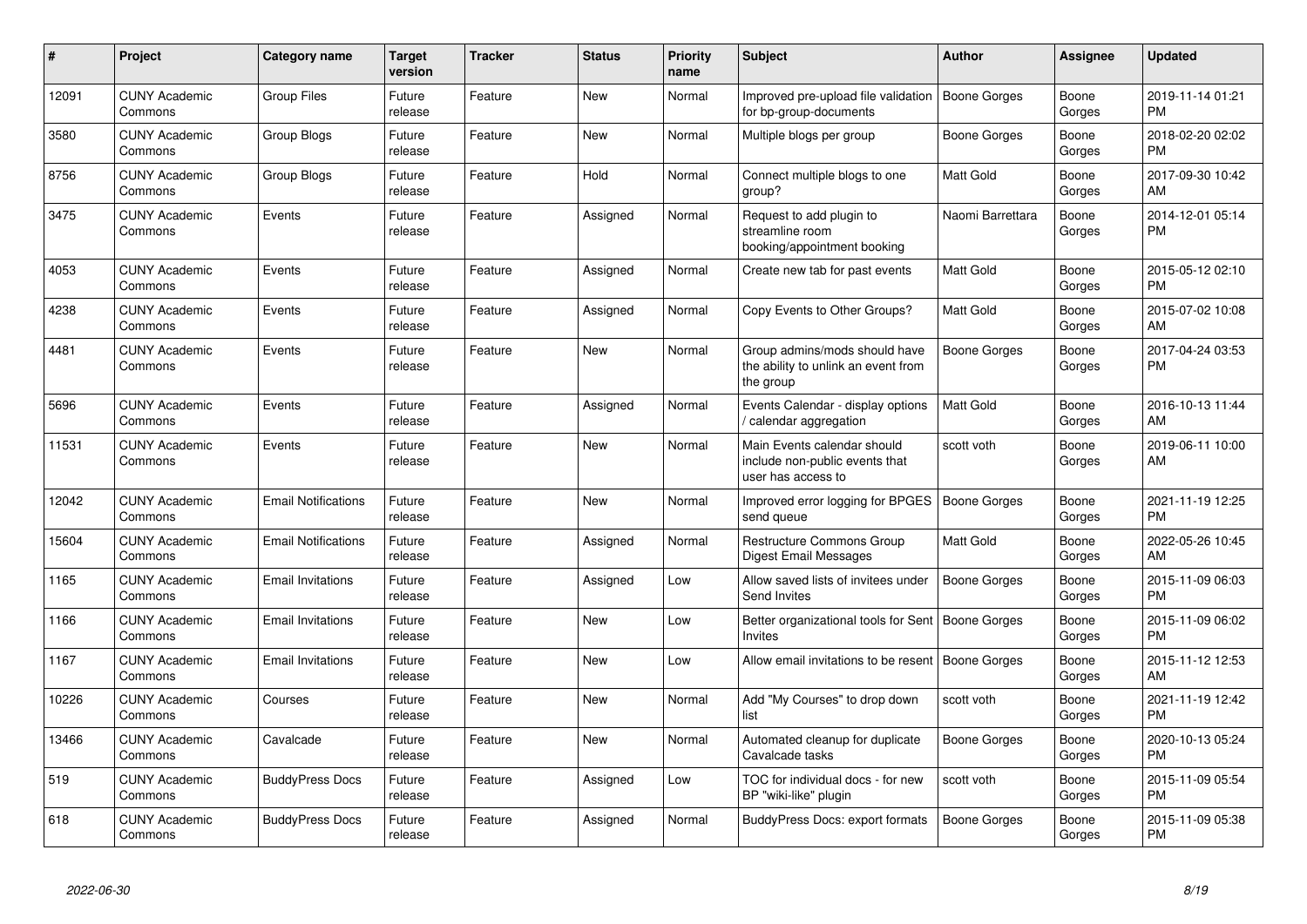| $\pmb{\#}$ | <b>Project</b>                  | Category name             | <b>Target</b><br>version | Tracker | <b>Status</b> | <b>Priority</b><br>name | <b>Subject</b>                                                       | <b>Author</b>       | Assignee        | <b>Updated</b>                |
|------------|---------------------------------|---------------------------|--------------------------|---------|---------------|-------------------------|----------------------------------------------------------------------|---------------------|-----------------|-------------------------------|
| 1417       | <b>CUNY Academic</b><br>Commons | <b>BuddyPress Docs</b>    | Future<br>release        | Feature | Assigned      | Low                     | <b>Bulk actions for BuddyPress Docs</b>                              | Boone Gorges        | Boone<br>Gorges | 2016-10-17 10:41<br><b>PM</b> |
| 1422       | <b>CUNY Academic</b><br>Commons | <b>BuddyPress Docs</b>    | Future<br>release        | Feature | Assigned      | Normal                  | Make "created Doc" activity icons<br>non-mini                        | <b>Boone Gorges</b> | Boone<br>Gorges | 2015-11-09 05:48<br><b>PM</b> |
| 1744       | <b>CUNY Academic</b><br>Commons | <b>BuddyPress Docs</b>    | Future<br>release        | Feature | Assigned      | Normal                  | Spreadsheet-style Docs                                               | Boone Gorges        | Boone<br>Gorges | 2015-11-09 06:13<br><b>PM</b> |
| 2523       | <b>CUNY Academic</b><br>Commons | <b>BuddyPress Docs</b>    | Future<br>release        | Feature | Assigned      | Normal                  | Allow Users to Upload Images to<br><b>BP</b> Docs                    | <b>Matt Gold</b>    | Boone<br>Gorges | 2015-11-09 06:14<br><b>PM</b> |
| 6389       | <b>CUNY Academic</b><br>Commons | <b>BuddyPress Docs</b>    | Future<br>release        | Feature | New           | Low                     | Make Discussion Area Visible<br>When Editing a Doc                   | Luke Waltzer        | Boone<br>Gorges | 2016-10-21 04:16<br><b>PM</b> |
| 58         | <b>CUNY Academic</b><br>Commons | BuddyPress (misc)         | Future<br>release        | Feature | Assigned      | Low                     | Make member search sortable by<br>last name                          | Roberta Brody       | Boone<br>Gorges | 2010-08-26 02:38<br><b>PM</b> |
| 377        | <b>CUNY Academic</b><br>Commons | BuddyPress (misc)         | Future<br>release        | Feature | Assigned      | Normal                  | Like buttons                                                         | Matt Gold           | Boone<br>Gorges | 2010-11-16 05:13<br><b>PM</b> |
| 435        | <b>CUNY Academic</b><br>Commons | BuddyPress (misc)         | Future<br>release        | Feature | Assigned      | Normal                  | Include Avatar Images in Forum<br><b>Post Notification Emails</b>    | <b>Matt Gold</b>    | Boone<br>Gorges | 2010-12-08 12:40<br><b>PM</b> |
| 500        | <b>CUNY Academic</b><br>Commons | BuddyPress (misc)         | Future<br>release        | Feature | Assigned      | Normal                  | <b>Export Group Data</b>                                             | Matt Gold           | Boone<br>Gorges | 2010-12-19 12:09<br><b>PM</b> |
| 554        | <b>CUNY Academic</b><br>Commons | BuddyPress (misc)         | Future<br>release        | Feature | Assigned      | Normal                  | Add Trackback notifications to<br>site-wide activity feed            | Matt Gold           | Boone<br>Gorges | 2015-11-09 06:19<br><b>PM</b> |
| 599        | <b>CUNY Academic</b><br>Commons | <b>BuddyPress (misc)</b>  | Future<br>release        | Feature | Assigned      | Normal                  | Consider adding rating plugins for<br><b>BuddyPress/BBPress</b>      | <b>Matt Gold</b>    | Boone<br>Gorges | 2011-08-22 06:50<br><b>PM</b> |
| 635        | <b>CUNY Academic</b><br>Commons | <b>BuddyPress (misc)</b>  | Future<br>release        | Feature | Assigned      | Normal                  | Big Blue Button -<br>Videoconferencing in Groups and<br><b>Blogs</b> | <b>Matt Gold</b>    | Boone<br>Gorges | 2011-03-14 03:24<br><b>PM</b> |
| 2325       | <b>CUNY Academic</b><br>Commons | BuddyPress (misc)         | Future<br>release        | Feature | Assigned      | Low                     | Profile should have separate fields<br>for first/last names          | local admin         | Boone<br>Gorges | 2015-11-09 06:09<br><b>PM</b> |
| 8835       | <b>CUNY Academic</b><br>Commons | <b>Blogs (BuddyPress)</b> | Future<br>release        | Feature | New           | Normal                  | Extend cuny is shortlinks to sites                                   | Luke Waltzer        | Boone<br>Gorges | 2022-04-26 11:59<br>AM        |
| 8836       | <b>CUNY Academic</b><br>Commons | <b>Blogs (BuddyPress)</b> | Future<br>release        | Feature | Assigned      | Normal                  | Redesign site launch process                                         | Matt Gold           | Boone<br>Gorges | 2019-10-03 02:49<br><b>PM</b> |
| 1460       | <b>CUNY Academic</b><br>Commons | Analytics                 | Future<br>release        | Feature | Assigned      | Normal                  | Update System Report                                                 | <b>Brian Foote</b>  | Boone<br>Gorges | 2015-11-09 06:13<br><b>PM</b> |
| 8900       | <b>CUNY Academic</b><br>Commons | Accessibility             | Future<br>release        | Feature | Assigned      | Normal                  | Look into tools to enforce<br>accessibility in WP environment        | <b>Matt Gold</b>    | Boone<br>Gorges | 2022-04-26 11:59<br>AM        |
| 8901       | <b>CUNY Academic</b><br>Commons | Accessibility             | Future<br>release        | Feature | Assigned      | Normal                  | Theme analysis for accessibility                                     | <b>Matt Gold</b>    | Boone<br>Gorges | 2022-04-26 11:59<br>AM        |
| 10368      | <b>CUNY Academic</b><br>Commons |                           | Future<br>release        | Feature | Assigned      | Normal                  | Use ORCID data to populate<br>academic profile page                  | Stephen Francoeu    | Boone<br>Gorges | 2018-09-25 01:53<br><b>PM</b> |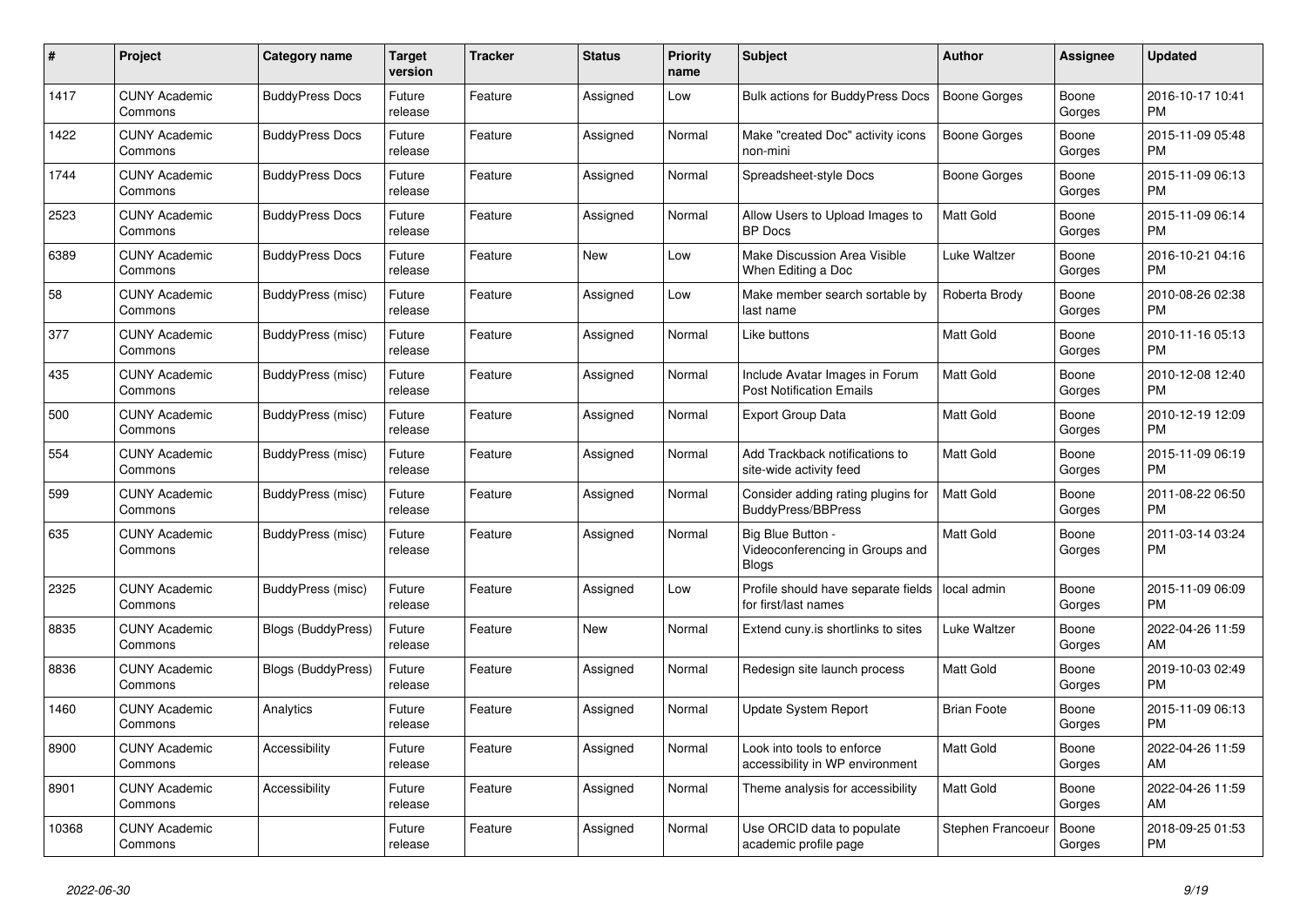| #     | Project                         | <b>Category name</b>     | Target<br>version | <b>Tracker</b> | <b>Status</b>        | <b>Priority</b><br>name | <b>Subject</b>                                                      | <b>Author</b>           | Assignee           | <b>Updated</b>                |
|-------|---------------------------------|--------------------------|-------------------|----------------|----------------------|-------------------------|---------------------------------------------------------------------|-------------------------|--------------------|-------------------------------|
| 12911 | <b>CUNY Academic</b><br>Commons |                          | Not tracked       | Feature        | <b>New</b>           | Normal                  | Block access to xmlrpc.php based<br>on User-Agent                   | <b>Boone Gorges</b>     | Boone<br>Gorges    | 2020-06-09 05:12<br><b>PM</b> |
| 15883 | <b>CUNY Academic</b><br>Commons |                          | 2.1.0             | Feature        | <b>New</b>           | Normal                  | Release BPGES update                                                | Boone Gorges            | Boone<br>Gorges    | 2022-05-26 10:39<br>AM        |
| 16092 | <b>CUNY Academic</b><br>Commons |                          | Future<br>release | Feature        | Hold                 | Normal                  | Don't show main site in Site<br>search results                      | Boone Gorges            | Boone<br>Gorges    | 2022-05-17 03:12<br><b>PM</b> |
| 9211  | <b>CUNY Academic</b><br>Commons | <b>WordPress Plugins</b> | Future<br>release | Support        | Reporter<br>Feedback | Normal                  | Auto-Role Setting in Forum Plugin<br>Causing Some Confusion         | Luke Waltzer            | Boone<br>Gorges    | 2018-03-13 11:44<br>AM        |
| 15767 | <b>CUNY Academic</b><br>Commons | WordPress (misc)         |                   | Support        | New                  | Normal                  | Site loading slowly                                                 | scott voth              | Boone<br>Gorges    | 2022-04-04 08:56<br><b>PM</b> |
| 11386 | <b>CUNY Academic</b><br>Commons | WordPress - Media        | Not tracked       | Support        | Reporter<br>Feedback | Normal                  | disappearing images                                                 | scott voth              | Boone<br>Gorges    | 2019-05-14 10:32<br>AM        |
| 11449 | <b>CUNY Academic</b><br>Commons | WordPress - Media        | Not tracked       | Support        | Reporter<br>Feedback | Normal                  | Cloning Media Library for JITP<br>from Staging to Production Site   | Patrick DeDauw          | Boone<br>Gorges    | 2019-05-13 12:00<br><b>PM</b> |
| 9941  | <b>CUNY Academic</b><br>Commons | Wiki                     | Not tracked       | Support        | Assigned             | Normal                  | Wiki functionality                                                  | <b>Matt Gold</b>        | Boone<br>Gorges    | 2018-06-26 10:57<br>AM        |
| 11496 | <b>CUNY Academic</b><br>Commons | <b>Public Portfolio</b>  | 1.15.2            | Support        | New                  | Normal                  | Replace Twitter Icon on Member<br>Portfolio page                    | scott voth              | Boone<br>Gorges    | 2019-06-06 01:03<br><b>PM</b> |
| 9207  | <b>CUNY Academic</b><br>Commons |                          | Future<br>release | Support        | Reporter<br>Feedback | Normal                  | display dashboards made in<br>Tableau?                              | Marilyn Weber           | Boone<br>Gorges    | 2018-04-10 10:42<br>AM        |
| 6014  | <b>CUNY Academic</b><br>Commons | Publicity                | Future<br>release | Publicity      | Reporter<br>Feedback | Normal                  | Google search listing                                               | <b>Matt Gold</b>        | Boone<br>Gorges    | 2016-09-21 03:48<br><b>PM</b> |
| 14504 | <b>CUNY Academic</b><br>Commons |                          | Not tracked       | Publicity      | Reporter<br>Feedback | Normal                  | Adding showcases to home page<br>menu                               | Laurie Hurson           | Boone<br>Gorges    | 2022-01-19 03:26<br><b>PM</b> |
| 5182  | <b>CUNY Academic</b><br>Commons | Social Paper             | Future<br>release | Design/UX      | New                  | Normal                  | "Publishing" a private paper on<br>social paper?                    | Raffi<br>Khatchadourian | Boone<br>Gorges    | 2016-10-13 04:12<br>PM        |
| 4592  | <b>CUNY Academic</b><br>Commons | Events                   | Future<br>release | Design/UX      | New                  | Normal                  | Event Creation - Venue Dropdown<br>Slow                             | Samantha Raddatz        | Boone<br>Gorges    | 2015-09-14 04:56<br><b>PM</b> |
| 4903  | <b>CUNY Academic</b><br>Commons | Events                   | Future<br>release | Design/UX      | Assigned             | Normal                  | Improving visual appearance of<br>event calendars                   | <b>Matt Gold</b>        | Boone<br>Gorges    | 2016-10-13 11:51<br>AM        |
| 15210 | <b>CUNY Academic</b><br>Commons | Analytics                | Not tracked       | Design/UX      | <b>New</b>           | Normal                  | Google Analytics improvements                                       | Colin McDonald          | Boone<br>Gorges    | 2022-05-24 10:47<br>AM        |
| 5827  | <b>CUNY Academic</b><br>Commons | <b>Public Portfolio</b>  | Future<br>release | Bug            | Assigned             | Normal                  | Academic Interests square bracket   scott voth<br>links not working |                         | <b>Chris Stein</b> | 2016-08-11 11:59<br><b>PM</b> |
| 365   | <b>CUNY Academic</b><br>Commons | WordPress (misc)         | Future<br>release | Feature        | Assigned             | Normal                  | <b>Create Mouseover Tooltips</b><br>throughout Site                 | Matt Gold               | Chris Stein        | 2015-11-09 06:18<br><b>PM</b> |
| 2832  | <b>CUNY Academic</b><br>Commons | <b>Public Portfolio</b>  | Future<br>release | Feature        | Assigned             | Normal                  | Improve interface for (not)<br>auto-linking profile fields          | Boone Gorges            | <b>Chris Stein</b> | 2015-01-05 08:52<br>PM        |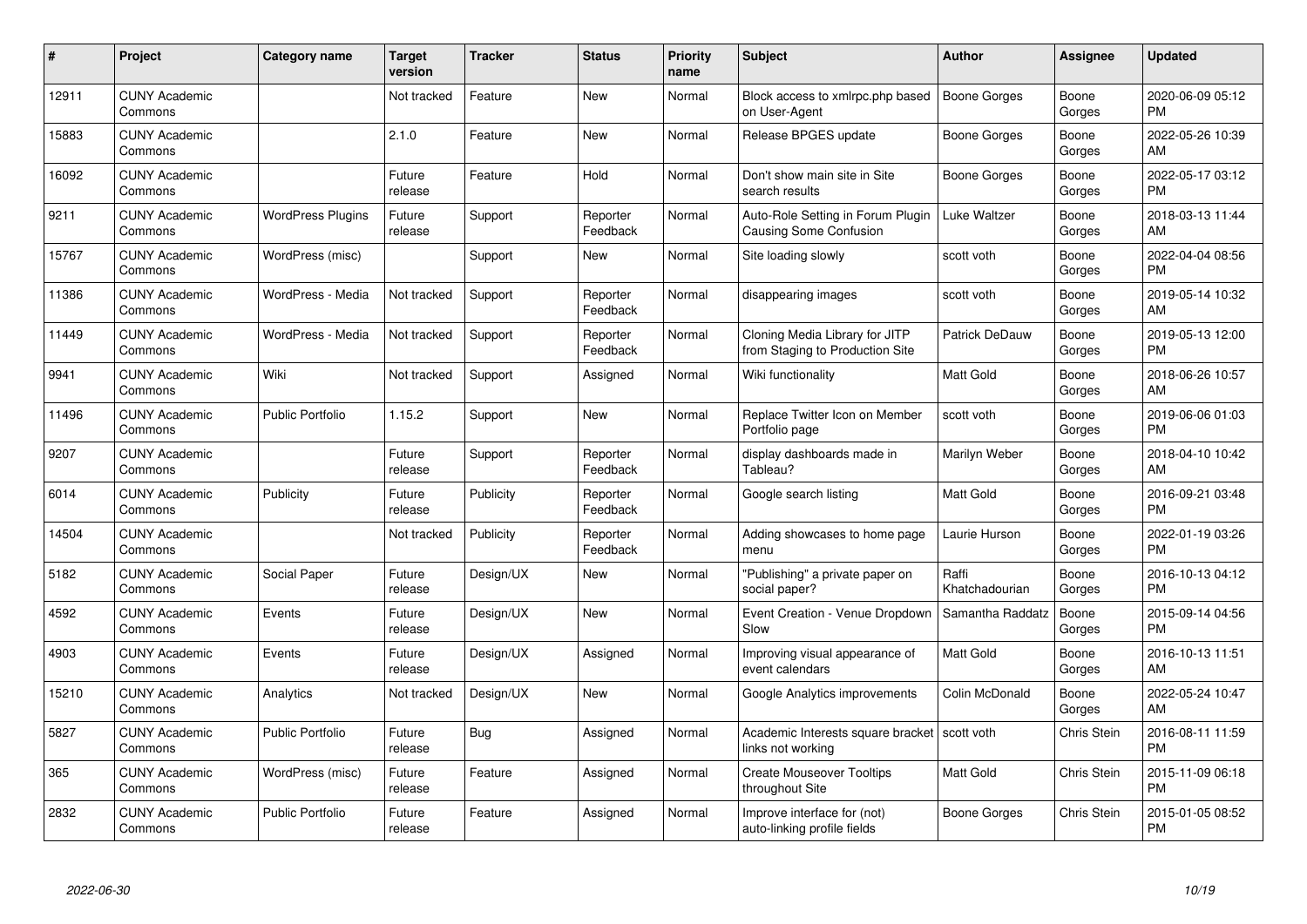| #     | Project                                                                 | <b>Category name</b>     | <b>Target</b><br>version | <b>Tracker</b> | <b>Status</b>        | <b>Priority</b><br>name | <b>Subject</b>                                                      | <b>Author</b>    | Assignee            | <b>Updated</b>                |
|-------|-------------------------------------------------------------------------|--------------------------|--------------------------|----------------|----------------------|-------------------------|---------------------------------------------------------------------|------------------|---------------------|-------------------------------|
| 2881  | <b>CUNY Academic</b><br>Commons                                         | <b>Public Portfolio</b>  | Future<br>release        | Feature        | Assigned             | Normal                  | Redesign the UX for Profiles                                        | Chris Stein      | Chris Stein         | 2016-10-13 12:45<br><b>PM</b> |
| 3770  | <b>CUNY Academic</b><br>Commons                                         | <b>Public Portfolio</b>  | Future<br>release        | Feature        | Assigned             | Normal                  | Improve Layout/Formatting of<br>Positions Area on Public Portfolios | <b>Matt Gold</b> | Chris Stein         | 2015-04-01 09:17<br><b>PM</b> |
| 10354 | <b>CUNY Academic</b><br>Commons                                         | <b>Public Portfolio</b>  | Future<br>release        | Feature        | New                  | Normal                  | Opt out of Having a Profile Page                                    | scott voth       | Chris Stein         | 2020-05-12 10:43<br>AM        |
| 9028  | <b>CUNY Academic</b><br>Commons                                         | Onboarding               | Future<br>release        | Feature        | Assigned             | Normal                  | suggest groups to new members<br>during the registration process    | <b>Matt Gold</b> | Chris Stein         | 2018-10-24 12:34<br><b>PM</b> |
| 3330  | <b>CUNY Academic</b><br>Commons                                         | My Commons               | Future<br>release        | Feature        | Assigned             | Normal                  | "Commons Information" tool                                          | Boone Gorges     | Chris Stein         | 2014-09-22 08:46<br><b>PM</b> |
| 1544  | <b>CUNY Academic</b><br>Commons                                         | Groups (misc)            | Future<br>release        | Feature        | Reporter<br>Feedback | Normal                  | Group Filtering and Sorting                                         | Matt Gold        | Chris Stein         | 2019-03-01 02:25<br><b>PM</b> |
| 3354  | <b>CUNY Academic</b><br>Commons                                         | <b>Group Files</b>       | Future<br>release        | Feature        | Assigned             | Low                     | Allow Group Download of Multiple<br><b>Selected Files</b>           | <b>Matt Gold</b> | Chris Stein         | 2014-08-01 08:50<br>AM        |
| 2754  | <b>CUNY Academic</b><br>Commons                                         | Design                   | Future<br>release        | Feature        | Assigned             | Normal                  | Determine strategy for CAC logo<br>handling in top header           | Micki Kaufman    | Chris Stein         | 2015-01-05 08:53<br><b>PM</b> |
| 3059  | <b>CUNY Academic</b><br>Commons                                         | Group Forums             | Future<br>release        | Design/UX      | New                  | Normal                  | Forum Post Permissable Content<br><b>Explanatory Text</b>           | Chris Stein      | Chris Stein         | 2015-04-02 11:27<br>AM        |
| 860   | <b>CUNY Academic</b><br>Commons                                         | Design                   | Future<br>release        | Design/UX      | Assigned             | Normal                  | <b>Standardize Button Treatment</b><br><b>Across the Commons</b>    | Chris Stein      | Chris Stein         | 2014-05-01 09:45<br>AM        |
| 8078  | <b>CUNY Academic</b><br>Commons                                         | <b>WordPress Plugins</b> | Future<br>release        | System Upgrade | Assigned             | Normal                  | <b>CommentPress Updates</b>                                         | Margaret Galvan  | Christian<br>Wach   | 2017-05-08 03:49<br><b>PM</b> |
| 13199 | <b>CUNY Academic</b><br>Commons                                         | Group Forums             | Future<br>release        | Feature        | New                  | Normal                  | Favoring Groups over bbPress<br>plugin                              | Colin McDonald   | Colin<br>McDonald   | 2021-11-19 12:28<br><b>PM</b> |
| 5268  | <b>CUNY Academic</b><br>Commons                                         | Group Forums             | Future<br>release        | <b>Bug</b>     | Assigned             | Normal                  | Long-time to post to multiple<br>groups                             | Luke Waltzer     | Daniel Jones        | 2016-09-07 06:31<br><b>PM</b> |
| 4438  | <b>CUNY Academic</b><br>Commons                                         | Events                   | Future<br>release        | Bug            | Assigned             | Normal                  | Events Calendar - Export<br><b>Recurring Events</b>                 | scott voth       | Daniel Jones        | 2016-05-23 04:25<br><b>PM</b> |
| 2167  | <b>CUNY Academic</b><br>Commons                                         | WordPress (misc)         | Future<br>release        | Bug            | Assigned             | Normal                  | CAC-Livestream Plugin Issues                                        | Michael Smith    | Dominic<br>Giglio   | 2015-01-02 03:06<br><b>PM</b> |
| 412   | <b>CUNY Academic</b><br>Commons                                         | <b>WordPress Themes</b>  | Future<br>release        | Feature        | Assigned             | Normal                  | <b>Featured Themes</b>                                              | <b>Matt Gold</b> | Dominic<br>Giglio   | 2015-01-05 08:44<br><b>PM</b> |
| 940   | <b>CUNY Academic</b><br>Commons                                         | Redmine                  | Future<br>release        | Feature        | Assigned             | Low                     | Communication with users after<br>releases                          | Matt Gold        | Dominic<br>Giglio   | 2012-09-09 04:36<br><b>PM</b> |
| 1983  | <b>CUNY Academic</b><br>Commons                                         | Home Page                | Future<br>release        | Feature        | Assigned             | Low                     | Media Library integration with<br><b>Featured Content plugin</b>    | Boone Gorges     | Dominic<br>Giglio   | 2014-03-17 10:34<br>AM        |
| 12062 | AD/O365 Transition<br>from NonMatric to<br><b>Matriculated Students</b> |                          |                          | Feature        | In Progress          | Normal                  | create solution and console<br>project                              | Emilio Rodriguez | Emilio<br>Rodriguez | 2019-11-12 03:56<br><b>PM</b> |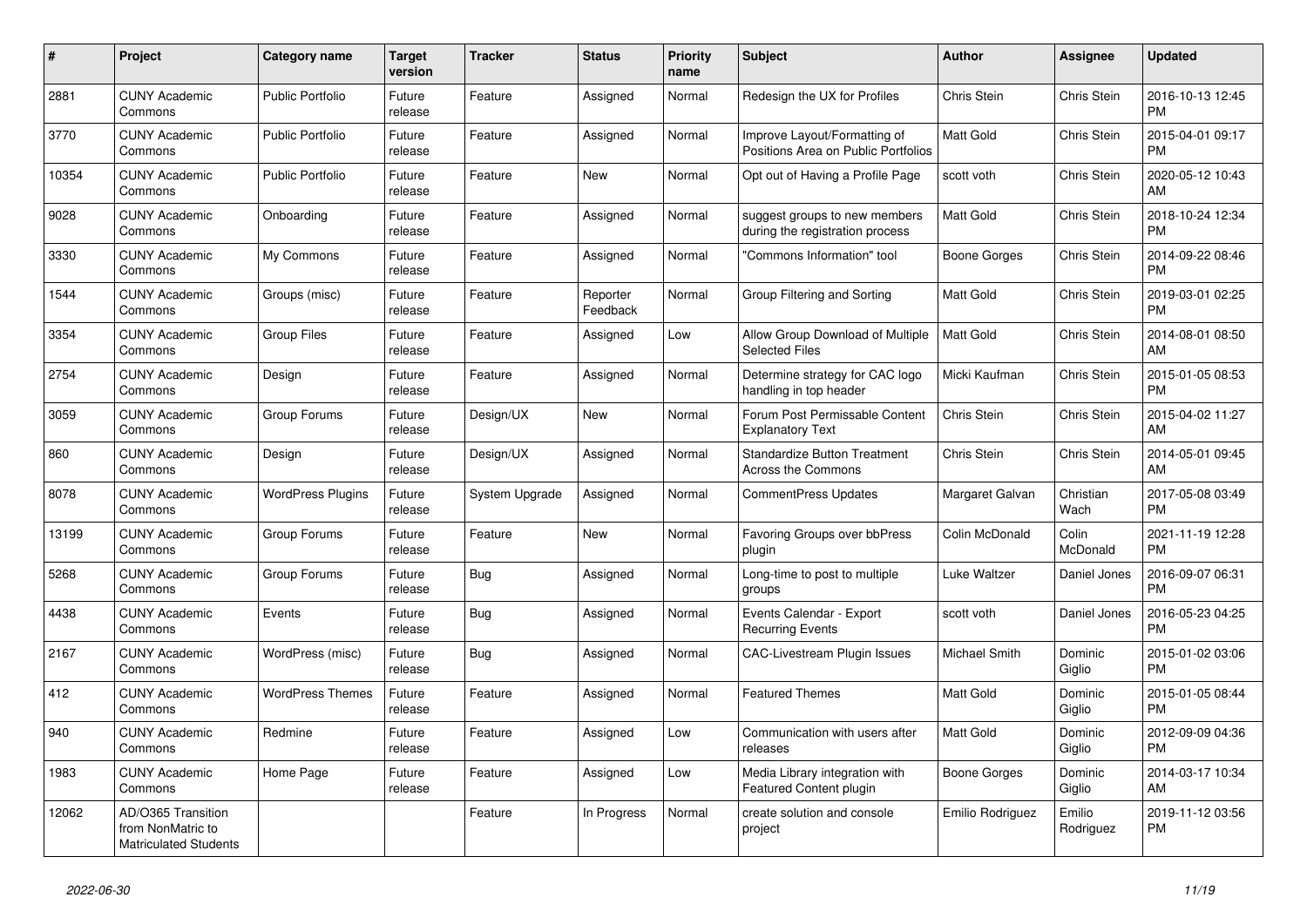| #     | Project                         | Category name                  | <b>Target</b><br>version | <b>Tracker</b> | <b>Status</b>        | <b>Priority</b><br>name | <b>Subject</b>                                                                        | Author                  | <b>Assignee</b>     | <b>Updated</b>                |
|-------|---------------------------------|--------------------------------|--------------------------|----------------|----------------------|-------------------------|---------------------------------------------------------------------------------------|-------------------------|---------------------|-------------------------------|
| 9835  | <b>CUNY Academic</b><br>Commons | Group Forums                   | Future<br>release        | Bug            | Assigned             | Normal                  | add a "like" function?                                                                | Marilyn Weber           | <b>Erik Trainer</b> | 2018-06-05 01:49<br><b>PM</b> |
| 13331 | <b>CUNY Academic</b><br>Commons | Site cloning                   | Future<br>release        | Bug            | New                  | Normal                  | Combine Site Template and Clone<br>operations                                         | Boone Gorges            | Jeremy Felt         | 2021-11-19 12:39<br><b>PM</b> |
| 13891 | <b>CUNY Academic</b><br>Commons | Internal Tools and<br>Workflow | 2.1.0                    | Feature        | New                  | Normal                  | Migrate automated linting to<br>GitHub Actions                                        | <b>Boone Gorges</b>     | Jeremy Felt         | 2022-06-29 11:13<br>AM        |
| 15194 | <b>CUNY Academic</b><br>Commons | Internal Tools and<br>Workflow | 2.1.0                    | Feature        | <b>New</b>           | Normal                  | PHPCS sniff for un-restored<br>switch_to_blog() calls                                 | Boone Gorges            | Jeremy Felt         | 2022-05-26 10:45<br>AM        |
| 11879 | <b>CUNY Academic</b><br>Commons |                                | Not tracked              | Bug            | New                  | Normal                  | Hypothesis comments appearing<br>on multiple, different pdfs across<br>blogs          | Laurie Hurson           | Laurie Hurson       | 2019-09-19 02:39<br><b>PM</b> |
| 12446 | <b>CUNY Academic</b><br>Commons | Groups (misc)                  | Future<br>release        | Feature        | Reporter<br>Feedback | Normal                  | Toggle default site to group forum<br>posting                                         | Laurie Hurson           | Laurie Hurson       | 2020-03-10 11:57<br>AM        |
| 11517 | <b>CUNY Academic</b><br>Commons |                                | Not tracked              | Feature        | Assigned             | Normal                  | wp-accessibility plugin should not<br>strip 'target=" blank" by default               | <b>Boone Gorges</b>     | Laurie Hurson       | 2019-09-24 09:57<br>AM        |
| 8666  | <b>CUNY Academic</b><br>Commons | Teaching                       | Not tracked              | Documentation  | Assigned             | Normal                  | Create Teaching on the Commons<br>Resource Page                                       | <b>Matt Gold</b>        | Laurie Hurson       | 2019-09-23 03:16<br><b>PM</b> |
| 14475 | <b>CUNY Academic</b><br>Commons |                                | Not tracked              | Publicity      | <b>New</b>           | Normal                  | OER Showcase Page                                                                     | Laurie Hurson           | Laurie Hurson       | 2021-09-14 10:46<br>AM        |
| 5955  | <b>CUNY Academic</b><br>Commons | Outreach                       | Future<br>release        | Feature        | Assigned             | Normal                  | Create auto-newsletter for<br>commons members                                         | <b>Matt Gold</b>        | <b>Luke Waltzer</b> | 2016-08-30 10:34<br>AM        |
| 6078  | <b>CUNY Academic</b><br>Commons | Blogs (BuddyPress)             | Future<br>release        | Feature        | <b>New</b>           | Normal                  | <b>Explore Adding Network Blog</b><br>Metadata Plugin                                 | Luke Waltzer            | Luke Waltzer        | 2016-10-11 10:29<br><b>PM</b> |
| 2666  | <b>CUNY Academic</b><br>Commons | About page                     | Not tracked              | Documentation  | Assigned             | Normal                  | <b>Update About Text</b>                                                              | Chris Stein             | Luke Waltzer        | 2016-03-04 11:19<br>AM        |
| 8211  | <b>CUNY Academic</b><br>Commons | <b>WordPress Themes</b>        | Future<br>release        | Feature        | <b>New</b>           | Normal                  | Theme Suggestions: Material<br>Design-Inspired Themes                                 | Margaret Galvan         | Margaret<br>Galvan  | 2017-08-07 02:48<br><b>PM</b> |
| 7828  | <b>CUNY Academic</b><br>Commons |                                | Not tracked              | Feature        | Assigned             | Normal                  | Theme Assessment 2017                                                                 | Margaret Galvan         | Margaret<br>Galvan  | 2017-05-02 10:41<br><b>PM</b> |
| 12392 | <b>CUNY Academic</b><br>Commons | Help/Codex                     | Not tracked              | Documentation  | <b>New</b>           | Normal                  | <b>Updates to Common Commons</b><br>Questions on Help Page                            | scott voth              | Margaret<br>Galvan  | 2020-02-11 10:53<br>AM        |
| 6298  | <b>CUNY Academic</b><br>Commons | User Experience                | Not tracked              | Design/UX      | Assigned             | Normal                  | Examine data from survey                                                              | <b>Matt Gold</b>        | Margaret<br>Galvan  | 2016-10-14 12:16<br><b>PM</b> |
| 9420  | <b>CUNY Academic</b><br>Commons | cuny.is                        | Not tracked              | Feature        | New                  | Normal                  | Request for http://cuny.is/streams                                                    | Raffi<br>Khatchadourian | Marilyn<br>Weber    | 2018-04-02 10:08<br>AM        |
| 8837  | <b>CUNY Academic</b><br>Commons |                                | Not tracked              | Feature        | Assigned             | Normal                  | Create a form to request info from<br>people requesting premium<br>themes and plugins | Matt Gold               | Marilyn<br>Weber    | 2017-11-14 03:35<br><b>PM</b> |
| 12382 | <b>CUNY Academic</b><br>Commons | Membership                     | Not tracked              | Support        | New                  | Normal                  | Email request change                                                                  | Marilyn Weber           | Marilyn<br>Weber    | 2020-02-06 12:56<br><b>PM</b> |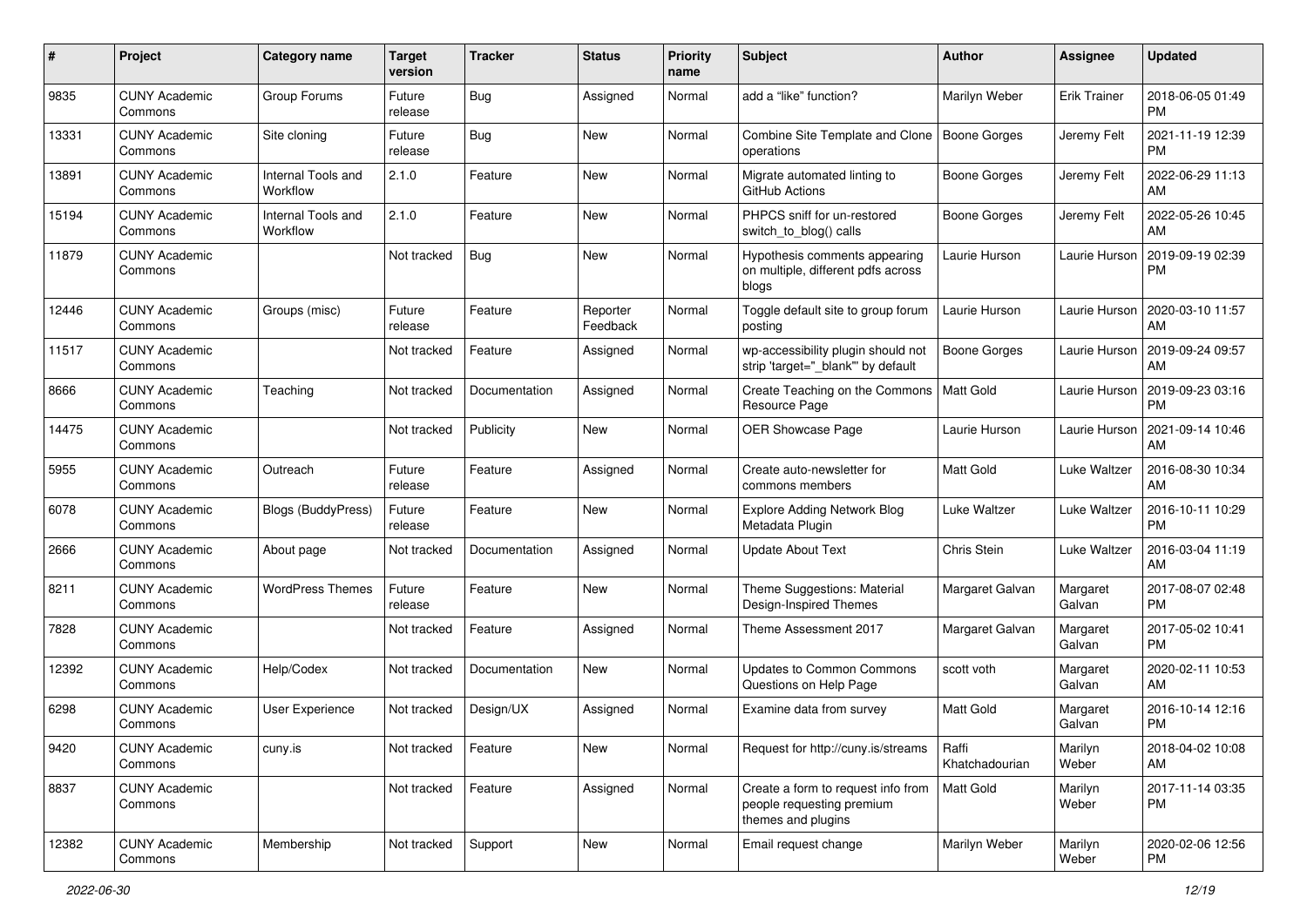| $\#$  | Project                               | <b>Category name</b>     | <b>Target</b><br>version | <b>Tracker</b> | <b>Status</b>        | Priority<br>name | <b>Subject</b>                                            | <b>Author</b>           | <b>Assignee</b>  | <b>Updated</b>                |
|-------|---------------------------------------|--------------------------|--------------------------|----------------|----------------------|------------------|-----------------------------------------------------------|-------------------------|------------------|-------------------------------|
| 3509  | <b>CUNY Academic</b><br>Commons       | Publicity                | 1.7                      | Publicity      | <b>New</b>           | Normal           | Create 1.7 digital signage imagery                        | Micki Kaufman           | Marilyn<br>Weber | 2014-10-01 12:40<br><b>PM</b> |
| 3691  | <b>CUNY Academic</b><br>Commons       | <b>WordPress Plugins</b> | Future<br>release        | Bug            | <b>New</b>           | Normal           | <b>WPMU Domain Mapping</b><br>Debugging on cdev           | Raymond Hoh             | Matt Gold        | 2014-12-12 09:04<br>AM        |
| 4972  | <b>CUNY Academic</b><br>Commons       | Analytics                | Not tracked              | Bug            | <b>New</b>           | Normal           | <b>Newsletter Analytics</b>                               | Stephen Real            | Matt Gold        | 2015-12-09 12:54<br><b>PM</b> |
| 8498  | <b>CUNY Academic</b><br>Commons       | <b>WordPress Plugins</b> | Future<br>release        | Feature        | <b>New</b>           | Low              | <b>Gravity Forms Email Users</b>                          | Raffi<br>Khatchadourian | Matt Gold        | 2017-10-13 12:58<br><b>PM</b> |
| 3657  | <b>CUNY Academic</b><br>Commons       | WordPress (misc)         | Not tracked              | Feature        | <b>New</b>           | Normal           | Create alert for GC email<br>addresses                    | <b>Matt Gold</b>        | Matt Gold        | 2016-04-14 11:29<br><b>PM</b> |
| 8898  | <b>CUNY Academic</b><br>Commons       | Social Paper             | Not tracked              | Feature        | Assigned             | Normal           | Usage data on docs and social<br>paper                    | <b>Matt Gold</b>        | Matt Gold        | 2017-11-16 11:32<br>AM        |
| 370   | <b>CUNY Academic</b><br>Commons       | Registration             | Future<br>release        | Feature        | Assigned             | High             | <b>Guest Accounts</b>                                     | Matt Gold               | Matt Gold        | 2015-04-09 09:33<br><b>PM</b> |
| 2573  | <b>NYCDH Community</b><br><b>Site</b> |                          |                          | Feature        | Reporter<br>Feedback | Normal           | Add dh nyc twitter list feed to site                      | <b>Mark Newton</b>      | Matt Gold        | 2013-05-16 11:42<br><b>PM</b> |
| 11545 | <b>CUNY Academic</b><br>Commons       | <b>WordPress Plugins</b> | Not tracked              | Support        | New                  | Normal           | <b>Twitter searches in WordPress</b>                      | Gina Cherry             | Matt Gold        | 2019-09-23 01:03<br><b>PM</b> |
| 2175  | <b>CUNY Academic</b><br>Commons       | WordPress (misc)         | Not tracked              | Support        | Assigned             | Normal           | Subscibe 2 vs. Jetpack<br>subscription options            | local admin             | Matt Gold        | 2016-01-26 04:58<br><b>PM</b> |
| 11493 | <b>CUNY Academic</b><br>Commons       | Domain Mapping           | Not tracked              | Support        | Reporter<br>Feedback | Normal           | Domain Mapping Request - Talia<br>Schaffer                | scott voth              | Matt Gold        | 2019-08-06 08:39<br>AM        |
| 10839 | <b>CUNY Academic</b><br>Commons       | About page               | Not tracked              | Support        | <b>New</b>           | Normal           | <b>Mission Statement Needs</b><br>Revision                | scott voth              | Matt Gold        | 2018-12-26 10:58<br>AM        |
| 8607  | <b>CUNY Academic</b><br>Commons       |                          | Not tracked              | Support        | <b>New</b>           | Normal           | Paypal?                                                   | Marilyn Weber           | Matt Gold        | 2018-05-15 01:37<br><b>PM</b> |
| 12484 | <b>CUNY Academic</b><br>Commons       |                          | Not tracked              | Support        | Reporter<br>Feedback | Normal           | Sign up Code for COIL Course<br>starting in March         | Laurie Hurson           | Matt Gold        | 2020-03-02 02:26<br><b>PM</b> |
| 9015  | <b>CUNY Academic</b><br>Commons       | Groups (misc)            | Not tracked              | Outreach       | Assigned             | Normal           | Email group admins the email<br>addresses of their groups | Matt Gold               | Matt Gold        | 2018-01-02 09:54<br>AM        |
| 4225  | <b>CUNY Academic</b><br>Commons       | DiRT Integration         | Future<br>release        | Design/UX      | <b>New</b>           | Normal           | Add information to DIRT page (in<br>Create a Group)       | Samantha Raddatz        | <b>Matt Gold</b> | 2015-06-26 03:14<br><b>PM</b> |
| 8902  | <b>CUNY Academic</b><br>Commons       | Design                   | Not tracked              | Feature        | Assigned             | Normal           | Report back on research on<br><b>BuddyPress themes</b>    | Matt Gold               | Michael Smith    | 2017-11-10 12:31<br><b>PM</b> |
| 3506  | <b>CUNY Academic</b><br>Commons       | Publicity                | 1.7                      | Publicity      | <b>New</b>           | Normal           | Prepare 1.7 email messaging                               | Micki Kaufman           | Micki<br>Kaufman | 2014-10-01 12:36<br><b>PM</b> |
| 6392  | <b>CUNY Academic</b><br>Commons       | Group Forums             | Future<br>release        | Design/UX      | Assigned             | Low              | Composition/Preview Panes in<br>Forum Posts               | Luke Waltzer            | Paige Dupont     | 2016-10-21 04:26<br><b>PM</b> |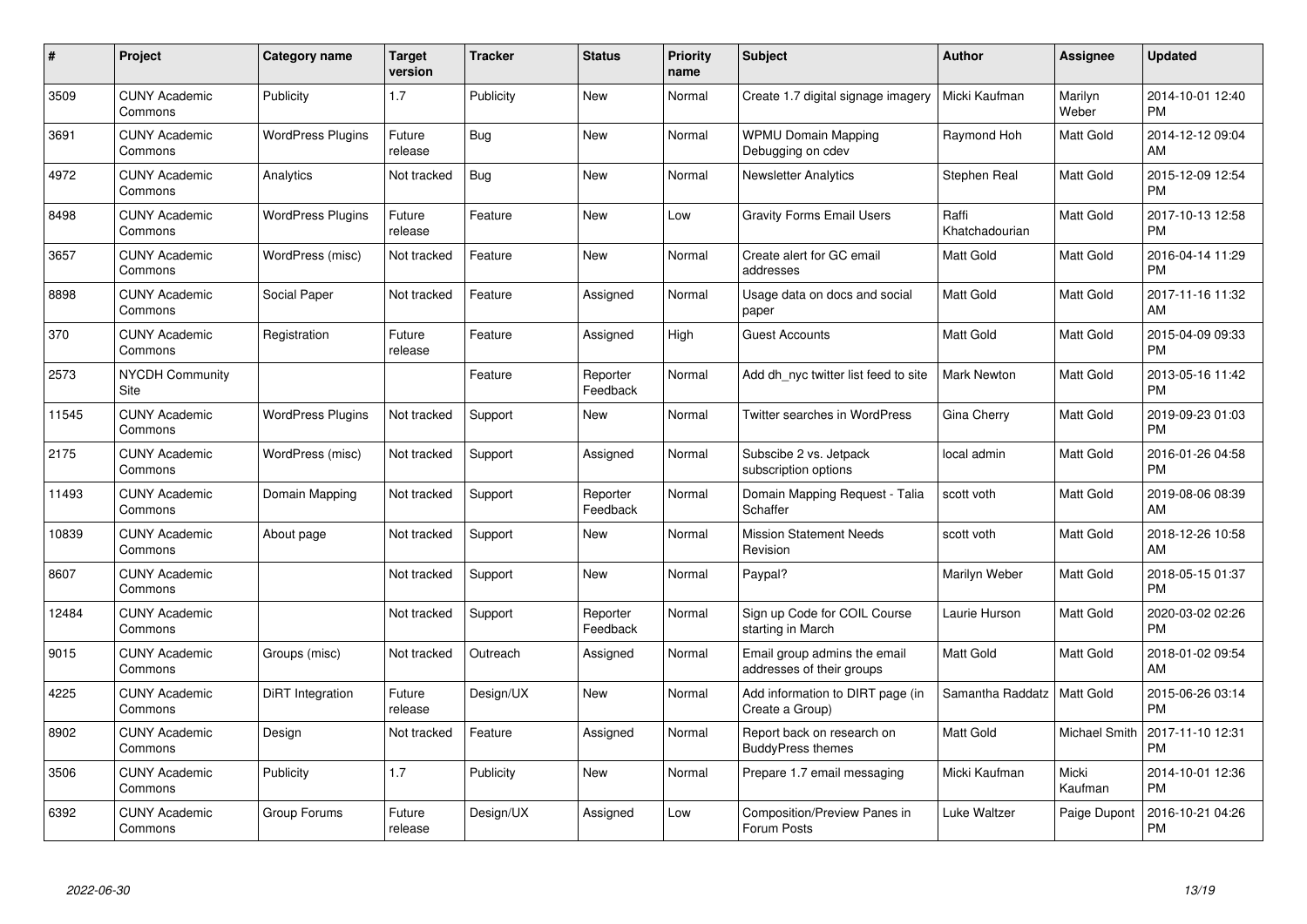| #     | <b>Project</b>                  | Category name            | <b>Target</b><br>version | <b>Tracker</b> | <b>Status</b>        | Priority<br>name | <b>Subject</b>                                                                       | <b>Author</b>           | Assignee           | <b>Updated</b>                |
|-------|---------------------------------|--------------------------|--------------------------|----------------|----------------------|------------------|--------------------------------------------------------------------------------------|-------------------------|--------------------|-------------------------------|
| 7624  | <b>CUNY Academic</b><br>Commons | BuddyPress (misc)        | Future<br>release        | Design/UX      | <b>New</b>           | Normal           | <b>BP</b> Notifications                                                              | Luke Waltzer            | Paige Dupont       | 2017-02-08 10:43<br><b>PM</b> |
| 11393 | <b>CUNY Academic</b><br>Commons |                          | Not tracked              | Publicity      | New                  | Normal           | After 1.15 release, ceate a hero<br>slide and post about adding a site<br>to a group | scott voth              | Patrick<br>Sweeney | 2019-05-14 10:32<br>AM        |
| 3939  | <b>CUNY Academic</b><br>Commons | <b>WordPress Plugins</b> | Future<br>release        | <b>Bug</b>     | Hold                 | Normal           | Activity stream support for<br>Co-Authors Plus plugin                                | Raymond Hoh             | Raymond<br>Hoh     | 2015-11-09 06:13<br><b>PM</b> |
| 11649 | <b>CUNY Academic</b><br>Commons | <b>WordPress Plugins</b> | 2.0.3                    | Bug            | In Progress          | Normal           | CC license displayed on every<br>page                                                | Gina Cherry             | Raymond<br>Hoh     | 2022-06-29 11:32<br>AM        |
| 15516 | <b>CUNY Academic</b><br>Commons | <b>WordPress Plugins</b> |                          | <b>Bug</b>     | Reporter<br>Feedback | Normal           | Can't publish or save draft of post<br>on wordpress.com                              | Raffi<br>Khatchadourian | Raymond<br>Hoh     | 2022-03-02 05:52<br><b>PM</b> |
| 16319 | <b>CUNY Academic</b><br>Commons | <b>WordPress Plugins</b> | 2.0.3                    | Bug            | <b>New</b>           | Normal           | Request for Events Calendar Pro<br>5.14.2 update                                     | Raymond Hoh             | Raymond<br>Hoh     | 2022-06-29 03:24<br><b>PM</b> |
| 4388  | <b>CUNY Academic</b><br>Commons | WordPress (misc)         | Future<br>release        | Bug            | Assigned             | Normal           | Repeated request for<br>authentication.                                              | Alice.Lynn<br>McMichael | Raymond<br>Hoh     | 2015-08-11 07:35<br><b>PM</b> |
| 9346  | <b>CUNY Academic</b><br>Commons | WordPress (misc)         | Not tracked              | Bug            | <b>New</b>           | Normal           | Clone cetls.bmcc.cuny.edu for<br>development                                         | Owen Roberts            | Raymond<br>Hoh     | 2018-03-06 05:35<br><b>PM</b> |
| 16245 | <b>CUNY Academic</b><br>Commons | WordPress (misc)         |                          | Bug            | Reporter<br>Feedback | Normal           | Save Button missing on<br>WordPress Profile page                                     | scott voth              | Raymond<br>Hoh     | 2022-06-16 03:09<br><b>PM</b> |
| 5282  | <b>CUNY Academic</b><br>Commons | Social Paper             | Future<br>release        | Bug            | New                  | Normal           | Replying via email directs to paper<br>but not individual comment.                   | Marilyn Weber           | Raymond<br>Hoh     | 2016-03-02 01:48<br><b>PM</b> |
| 6671  | <b>CUNY Academic</b><br>Commons | Reply By Email           | Not tracked              | Bug            | Assigned             | Normal           | "Post too often" RBE error<br>message                                                | <b>Matt Gold</b>        | Raymond<br>Hoh     | 2016-11-11 09:55<br>AM        |
| 8991  | <b>CUNY Academic</b><br>Commons | Reply By Email           | Not tracked              | Bug            | Hold                 | Normal           | RBE duplicate email message<br>issue                                                 | <b>Matt Gold</b>        | Raymond<br>Hoh     | 2018-02-18 08:53<br><b>PM</b> |
| 13430 | <b>CUNY Academic</b><br>Commons | Reply By Email           | Not tracked              | Bug            | <b>New</b>           | Normal           | Delay in RBE                                                                         | Luke Waltzer            | Raymond<br>Hoh     | 2020-10-13 11:16<br>AM        |
| 16177 | <b>CUNY Academic</b><br>Commons | Reply By Email           |                          | Bug            | New                  | Normal           | Switch to Inbound mode for RBE                                                       | Raymond Hoh             | Raymond<br>Hoh     | 2022-05-30 04:32<br><b>PM</b> |
| 4535  | <b>CUNY Academic</b><br>Commons | My Commons               | Future<br>release        | Bug            | <b>New</b>           | Low              | My Commons filter issue                                                              | scott voth              | Raymond<br>Hoh     | 2015-09-01 11:17<br>AM        |
| 6995  | <b>CUNY Academic</b><br>Commons | Home Page                | Not tracked              | Bug            | Assigned             | Normal           | member filter on homepage not<br>working                                             | <b>Matt Gold</b>        | Raymond<br>Hoh     | 2016-12-11 09:46<br><b>PM</b> |
| 7928  | <b>CUNY Academic</b><br>Commons | Group Forums             | Not tracked              | <b>Bug</b>     | <b>New</b>           | Normal           | Duplicate Forum post                                                                 | Luke Waltzer            | Raymond<br>Hoh     | 2017-04-11 09:27<br><b>PM</b> |
| 13328 | <b>CUNY Academic</b><br>Commons | Group Forums             | Not tracked              | Bug            | Reporter<br>Feedback | Normal           | cross-posting in two related<br>groups                                               | Marilyn Weber           | Raymond<br>Hoh     | 2020-09-15 10:39<br><b>PM</b> |
| 13457 | <b>CUNY Academic</b><br>Commons | Group Forums             | 2.0.3                    | Bug            | <b>New</b>           | High             | Forum post not sending<br>notifications                                              | Filipa Calado           | Raymond<br>Hoh     | 2022-06-29 11:32<br>AM        |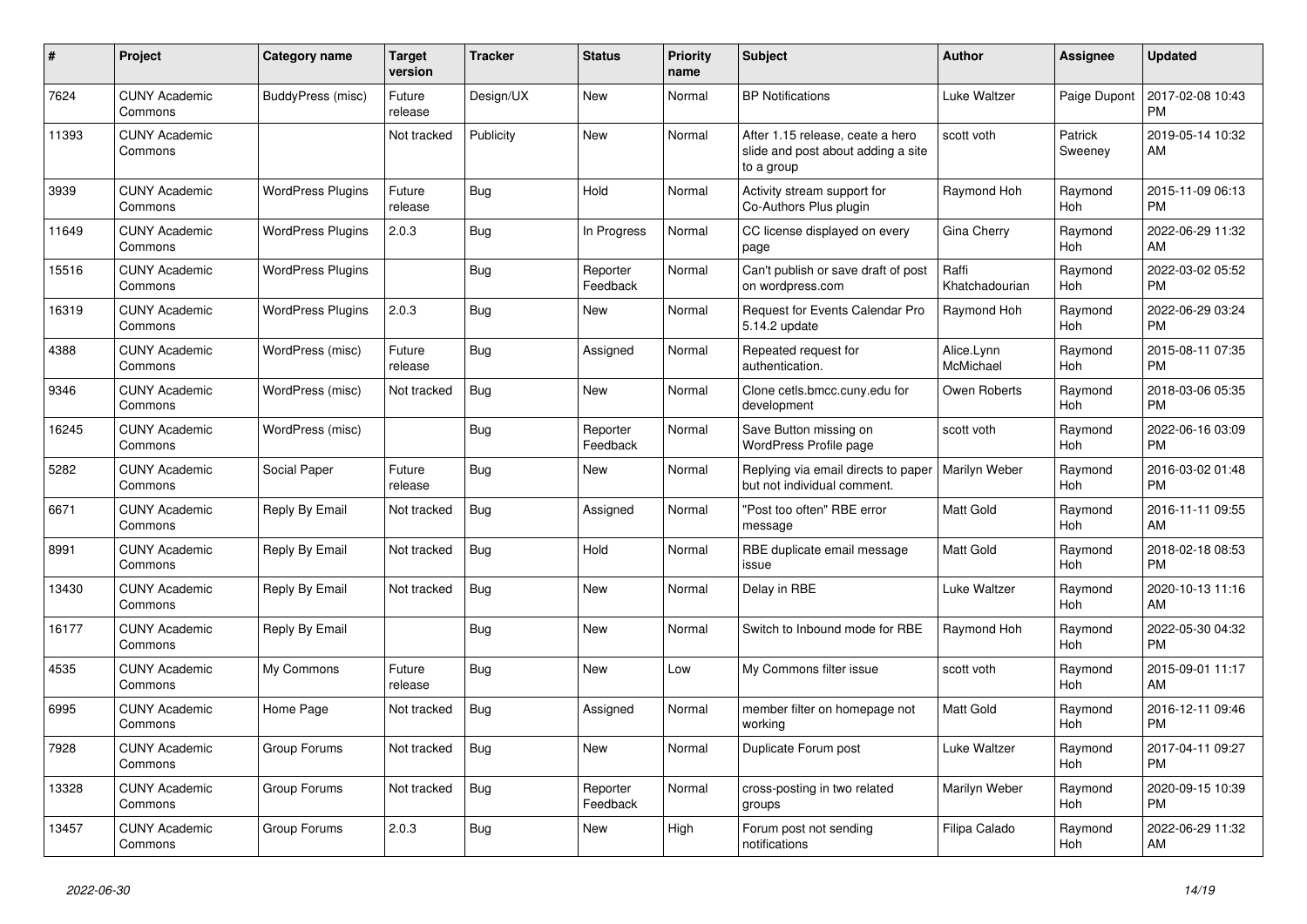| #     | <b>Project</b>                  | Category name              | <b>Target</b><br>version | <b>Tracker</b> | <b>Status</b>        | Priority<br>name | <b>Subject</b>                                                               | <b>Author</b>    | Assignee              | <b>Updated</b>                |
|-------|---------------------------------|----------------------------|--------------------------|----------------|----------------------|------------------|------------------------------------------------------------------------------|------------------|-----------------------|-------------------------------|
| 6749  | <b>CUNY Academic</b><br>Commons | Events                     | Future<br>release        | Bug            | New                  | Low              | BPEO iCal request can trigger<br>very large number of DB queries             | Boone Gorges     | Raymond<br>Hoh        | 2016-11-15 10:09<br><b>PM</b> |
| 11971 | <b>CUNY Academic</b><br>Commons | <b>Email Notifications</b> | Future<br>release        | Bug            | Reporter<br>Feedback | Low              | Pictures obscured in emailed post<br>notifications                           | Marilyn Weber    | Raymond<br><b>Hoh</b> | 2019-11-21 01:14<br><b>PM</b> |
| 14496 | <b>CUNY Academic</b><br>Commons | Domain Mapping             | Future<br>release        | Bug            | New                  | Normal           | Mapped domain SSO uses<br>third-party cookies                                | Raymond Hoh      | Raymond<br>Hoh        | 2021-05-24 04:03<br><b>PM</b> |
| 9060  | <b>CUNY Academic</b><br>Commons | Commons In A Box           | Not tracked              | <b>Bug</b>     | Hold                 | Normal           | Problems with CBox image library<br>/ upload                                 | Lisa Rhody       | Raymond<br>Hoh        | 2018-01-10 03:26<br><b>PM</b> |
| 11243 | <b>CUNY Academic</b><br>Commons | BuddyPress (misc)          | Future<br>release        | Bug            | New                  | Normal           | Audit bp-custom.php                                                          | Raymond Hoh      | Raymond<br>Hoh        | 2022-04-26 11:59<br>AM        |
| 5691  | <b>CUNY Academic</b><br>Commons | Blogs (BuddyPress)         | Future<br>release        | Bug            | Assigned             | High             | Differing numbers on Sites display                                           | <b>Matt Gold</b> | Raymond<br>Hoh        | 2016-06-13 01:37<br><b>PM</b> |
| 6644  | <b>CUNY Academic</b><br>Commons |                            | Not tracked              | Bug            | Reporter<br>Feedback | High             | White Screen at Login Pge                                                    | Luke Waltzer     | Raymond<br>Hoh        | 2016-11-21 10:34<br><b>PM</b> |
| 10262 | <b>CUNY Academic</b><br>Commons |                            | Not tracked              | Bug            | Reporter<br>Feedback | Normal           | Newsletter Plugin: Broken Image<br>at Bottom of All Newsletters              | Mark Webb        | Raymond<br>Hoh        | 2018-08-30 05:17<br><b>PM</b> |
| 8992  | <b>NYCDH Community</b><br>Site  |                            |                          | Bug            | Assigned             | Normal           | Multiple RBE error reports                                                   | Matt Gold        | Raymond<br>Hoh        | 2017-12-11 05:43<br><b>PM</b> |
| 3662  | <b>CUNY Academic</b><br>Commons | <b>SEO</b>                 | Future<br>release        | Feature        | Assigned             | Normal           | Duplicate Content/SEO/Google<br>issues                                       | <b>Matt Gold</b> | Raymond<br>Hoh        | 2015-04-13 04:37<br><b>PM</b> |
| 8976  | <b>CUNY Academic</b><br>Commons | Reply By Email             | Not tracked              | Feature        | Assigned             | Normal           | Package RBE new topics posting?                                              | <b>Matt Gold</b> | Raymond<br>Hoh        | 2017-12-04 02:34<br><b>PM</b> |
| 3517  | <b>CUNY Academic</b><br>Commons | My Commons                 | Future<br>release        | Feature        | Assigned             | Normal           | Mute/Unmute My Commons<br>updates                                            | <b>Matt Gold</b> | Raymond<br>Hoh        | 2015-11-09 01:19<br><b>PM</b> |
| 3536  | <b>CUNY Academic</b><br>Commons | My Commons                 | Future<br>release        | Feature        | Assigned             | Normal           | Infinite Scroll on My Commons<br>page                                        | <b>Matt Gold</b> | Raymond<br>Hoh        | 2015-04-13 04:42<br><b>PM</b> |
| 7115  | <b>CUNY Academic</b><br>Commons | Groups (misc)              | Future<br>release        | Feature        | Reporter<br>Feedback | Normal           | make licensing info clear during<br>group creation                           | <b>Matt Gold</b> | Raymond<br>Hoh        | 2020-12-08 11:32<br>AM        |
| 3192  | <b>CUNY Academic</b><br>Commons | Group Forums               | Future<br>release        | Feature        | Assigned             | Normal           | Customizable forum views for<br>bbPress 2.x group forums                     | Boone Gorges     | Raymond<br>Hoh        | 2015-11-09 12:47<br><b>PM</b> |
| 10659 | <b>CUNY Academic</b><br>Commons | Group Forums               | Future<br>release        | Feature        | Assigned             | Normal           | Post to multiple groups via email                                            | <b>Matt Gold</b> | Raymond<br>Hoh        | 2018-11-15 12:54<br>AM        |
| 13358 | <b>CUNY Academic</b><br>Commons | Group Forums               | Future<br>release        | Feature        | <b>New</b>           | Normal           | Improved UI for group forum<br>threading settings                            | Boone Gorges     | Raymond<br>Hoh        | 2021-11-19 12:27<br><b>PM</b> |
| 1192  | <b>CUNY Academic</b><br>Commons | <b>Group Files</b>         | Future<br>release        | Feature        | Assigned             | Low              | When posting group files, allow<br>users to add a category without<br>saving | <b>Matt Gold</b> | Raymond<br>Hoh        | 2015-11-09 05:53<br><b>PM</b> |
| 5016  | <b>CUNY Academic</b><br>Commons | Events                     | Future<br>release        | Feature        | Assigned             | Low              | Allow comments to be posted on<br>events                                     | <b>Matt Gold</b> | Raymond<br>Hoh        | 2019-03-01 02:23<br><b>PM</b> |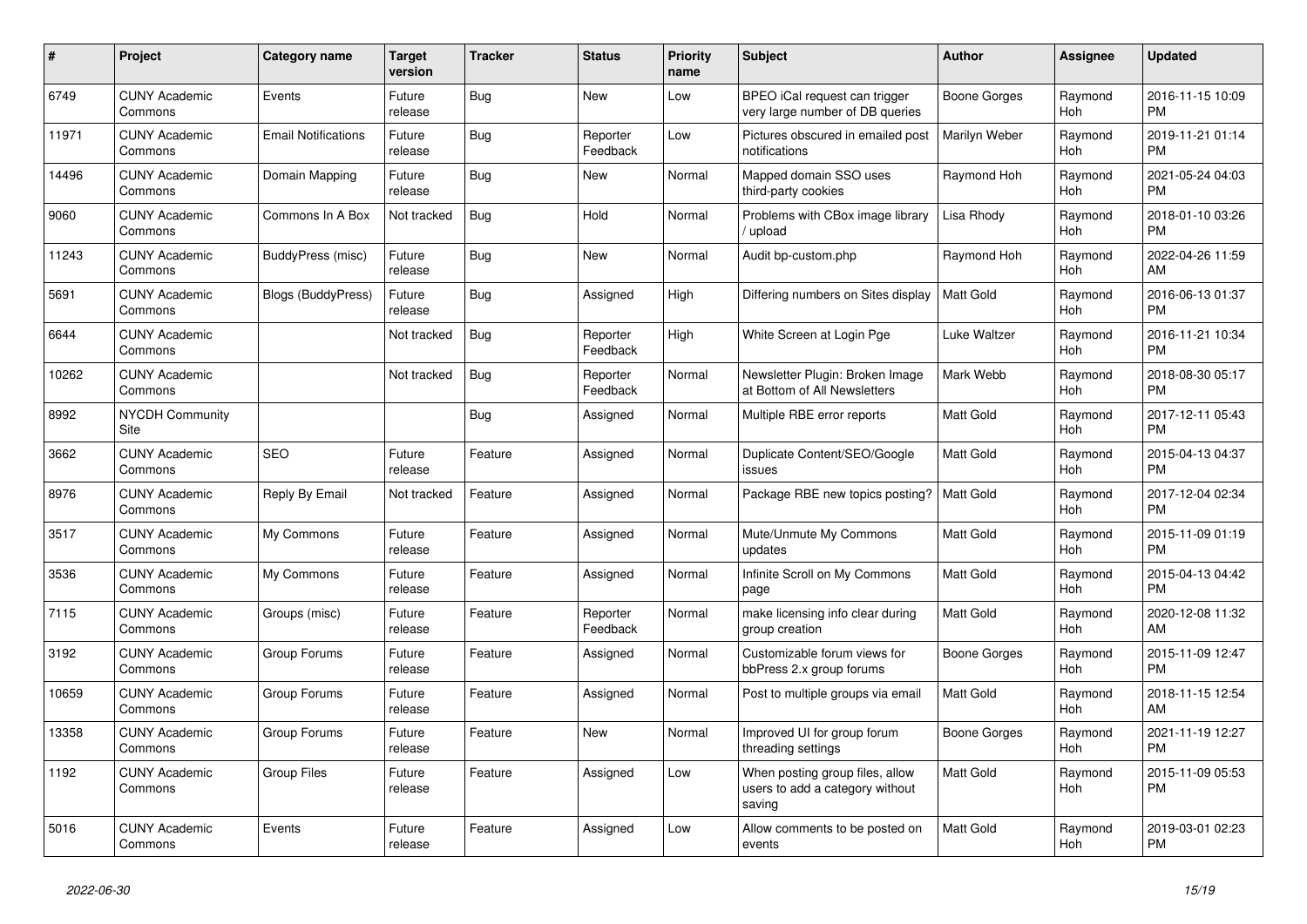| #     | Project                         | <b>Category name</b>       | <b>Target</b><br>version | <b>Tracker</b> | <b>Status</b>        | <b>Priority</b><br>name | <b>Subject</b>                                                                | <b>Author</b>      | <b>Assignee</b>     | <b>Updated</b>                |
|-------|---------------------------------|----------------------------|--------------------------|----------------|----------------------|-------------------------|-------------------------------------------------------------------------------|--------------------|---------------------|-------------------------------|
| 333   | <b>CUNY Academic</b><br>Commons | <b>Email Notifications</b> | Future<br>release        | Feature        | Assigned             | Low                     | Delay Forum Notification Email<br>Delivery Until After Editing Period<br>Ends | <b>Matt Gold</b>   | Raymond<br>Hoh      | 2015-11-09 06:01<br><b>PM</b> |
| 2571  | <b>NYCDH Community</b><br>Site  |                            |                          | Feature        | Assigned             | Normal                  | Add Google custom search box to<br>homepage                                   | <b>Mark Newton</b> | Raymond<br>Hoh      | 2013-05-18 07:49<br><b>PM</b> |
| 2574  | <b>NYCDH Community</b><br>Site  |                            |                          | Feature        | Assigned             | Normal                  | Add Way to Upload Files to<br>Groups                                          | <b>Mark Newton</b> | Raymond<br>Hoh      | 2013-05-18 07:46<br><b>PM</b> |
| 3492  | <b>CUNY Academic</b><br>Commons | <b>WordPress Themes</b>    | Future<br>release        | Support        | Assigned             | Normal                  | Add CBOX theme to the<br>Commons                                              | scott voth         | Raymond<br>Hoh      | 2014-10-08 05:55<br><b>PM</b> |
| 12741 | <b>CUNY Academic</b><br>Commons | <b>WordPress Plugins</b>   | Not tracked              | Support        | Reporter<br>Feedback | Normal                  | <b>Tableau Public Viz Block</b>                                               | Marilyn Weber      | Raymond<br>Hoh      | 2020-05-12 11:00<br>AM        |
| 13946 | <b>CUNY Academic</b><br>Commons | <b>WordPress Plugins</b>   | 2.1.0                    | Support        | Assigned             | Normal                  | <b>Custom Embed handler For</b><br>OneDrive files                             | scott voth         | Raymond<br>Hoh      | 2022-05-26 10:46<br>AM        |
| 11624 | <b>CUNY Academic</b><br>Commons | WordPress (misc)           | Not tracked              | Support        | New                  | Normal                  | Change pages into posts or swap<br>database for a Commons site?               | Stephen Klein      | Raymond<br>Hoh      | 2019-07-09 11:04<br>AM        |
| 14983 | <b>CUNY Academic</b><br>Commons | WordPress (misc)           | Not tracked              | Support        | Reporter<br>Feedback | Normal                  | "Read More" tag not working                                                   | Rebecca Krisel     | Raymond<br>Hoh      | 2021-11-23 01:17<br><b>PM</b> |
| 9729  | <b>CUNY Academic</b><br>Commons | <b>SEO</b>                 | Not tracked              | Support        | <b>New</b>           | Normal                  | 503 Errors showing on<br>newlaborforum.cuny.edu                               | Diane Krauthamer   | Raymond<br>Hoh      | 2018-05-22 04:48<br><b>PM</b> |
| 14994 | <b>CUNY Academic</b><br>Commons | cdev.gc.cuny.edu           | Not tracked              | Support        | In Progress          | Normal                  | Clear Cache on CDEV                                                           | scott voth         | Raymond<br>Hoh      | 2021-12-07 03:51<br><b>PM</b> |
| 11149 | <b>CUNY Academic</b><br>Commons |                            | Not tracked              | Support        | Reporter<br>Feedback | Normal                  | comments getting blocked                                                      | Marilyn Weber      | Raymond<br>Hoh      | 2019-03-26 11:40<br>AM        |
| 12004 | <b>CUNY Academic</b><br>Commons |                            | Not tracked              | Support        | Reporter<br>Feedback | Normal                  | Notifications for spam blog<br>comments                                       | Gina Cherry        | Raymond<br>Hoh      | 2019-11-01 12:05<br><b>PM</b> |
| 13286 | <b>CUNY Academic</b><br>Commons |                            | Not tracked              | Support        | New                  | Normal                  | problem connecting with<br>WordPress app                                      | Marilyn Weber      | Raymond<br>Hoh      | 2020-09-08 11:16<br>AM        |
| 16110 | <b>CUNY Academic</b><br>Commons |                            |                          | Support        | Reporter<br>Feedback | Normal                  | remove Creative Commons<br>license from pages?                                | Marilyn Weber      | Raymond<br>Hoh      | 2022-05-17 06:11<br><b>PM</b> |
| 3369  | <b>CUNY Academic</b><br>Commons | Reply By Email             | Not tracked              | Outreach       | Hold                 | Normal                  | Release reply by email to WP<br>plugin directory                              | <b>Matt Gold</b>   | Raymond<br>Hoh      | 2016-03-01 12:46<br><b>PM</b> |
| 3577  | <b>CUNY Academic</b><br>Commons | My Commons                 | Future<br>release        | Design/UX      | Assigned             | Normal                  | Replies to items in My Commons                                                | <b>Matt Gold</b>   | Raymond<br>Hoh      | 2015-04-09 05:19<br><b>PM</b> |
| 497   | <b>CUNY Academic</b><br>Commons | <b>WordPress Plugins</b>   | Future<br>release        | Feature        | Assigned             | Normal                  | Drag and Drop Ordering on<br>Gallery Post Plugin                              | Matt Gold          | Ron Rennick         | 2015-11-09 06:18<br><b>PM</b> |
| 4661  | <b>CUNY Academic</b><br>Commons | User Experience            | Future<br>release        | Bug            | Assigned             | Normal                  | <b>Simplify Events text</b>                                                   | <b>Matt Gold</b>   | Samantha<br>Raddatz | 2015-10-02 09:06<br><b>PM</b> |
| 5317  | <b>CUNY Academic</b><br>Commons | Group Blogs                | Not tracked              | <b>Bug</b>     | Reporter<br>Feedback | Normal                  | Notifications of New Post Didn't<br>Come                                      | Luke Waltzer       | Samantha<br>Raddatz | 2016-03-21 10:41<br><b>PM</b> |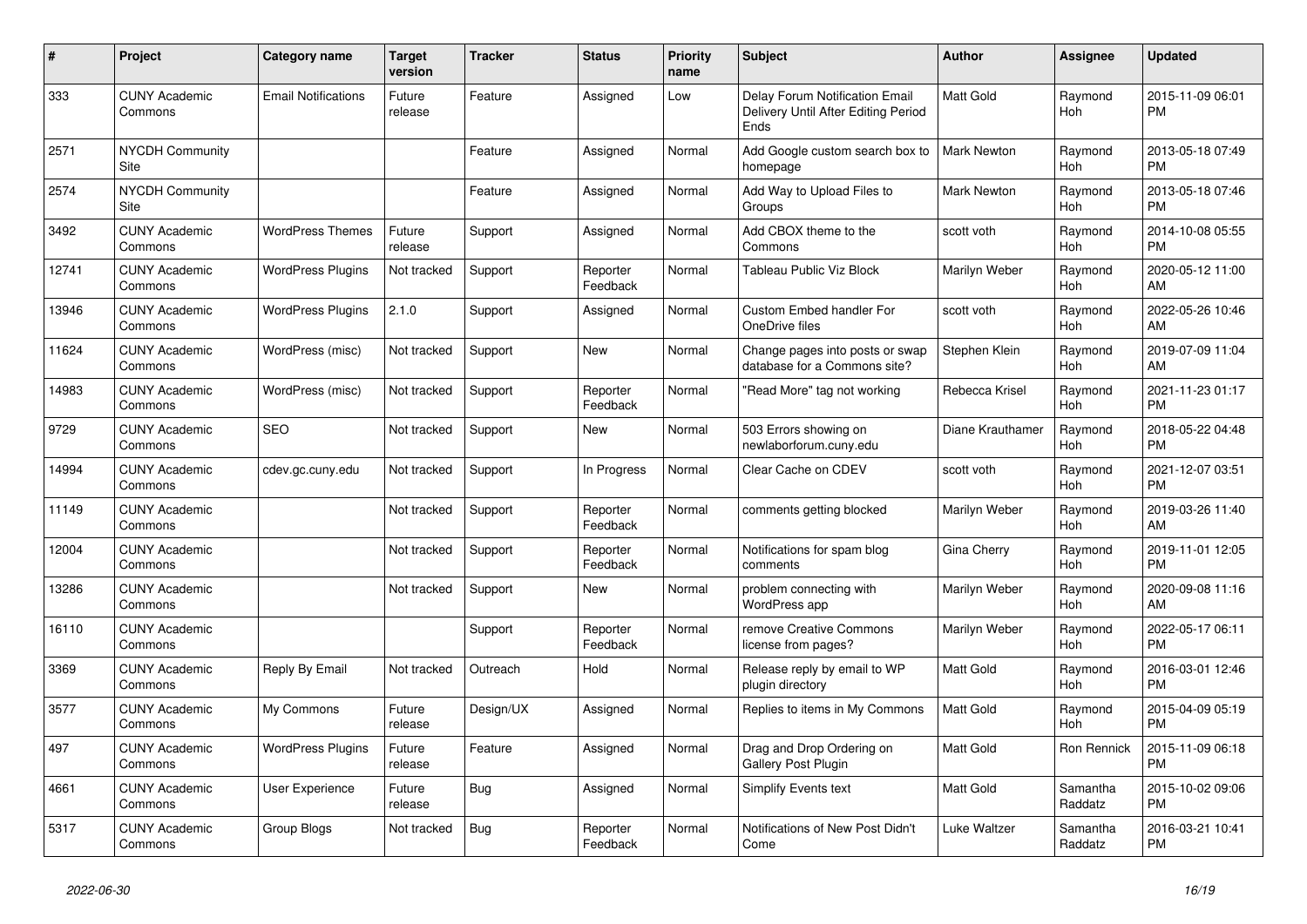| #    | Project                         | Category name           | <b>Target</b><br>version | <b>Tracker</b> | <b>Status</b>        | <b>Priority</b><br>name | <b>Subject</b>                                                                                                                                        | <b>Author</b>           | <b>Assignee</b>     | <b>Updated</b>                |
|------|---------------------------------|-------------------------|--------------------------|----------------|----------------------|-------------------------|-------------------------------------------------------------------------------------------------------------------------------------------------------|-------------------------|---------------------|-------------------------------|
| 1105 | <b>CUNY Academic</b><br>Commons | WordPress (misc)        | Future<br>release        | Feature        | Assigned             | Normal                  | Rephrase Blog Privacy Options                                                                                                                         | <b>Matt Gold</b>        | Samantha<br>Raddatz | 2015-11-09 06:19<br><b>PM</b> |
| 3473 | <b>CUNY Academic</b><br>Commons | User Experience         | Future<br>release        | Feature        | Assigned             | Normal                  | Commons profile: Add help info<br>about "Positions" replacing "title"                                                                                 | Keith Miyake            | Samantha<br>Raddatz | 2015-11-09 02:28<br><b>PM</b> |
| 5050 | <b>CUNY Academic</b><br>Commons | Social Paper            | Future<br>release        | Feature        | <b>New</b>           | Low                     | Making comments visible in SP<br>editing mode (SP suggestion #1)                                                                                      | Marilyn Weber           | Samantha<br>Raddatz | 2019-09-17 11:10<br><b>PM</b> |
| 5053 | <b>CUNY Academic</b><br>Commons | Social Paper            | Future<br>release        | Feature        | <b>New</b>           | Low                     | Scrollable menu to add readers<br>(SP suggestion #4)                                                                                                  | Marilyn Weber           | Samantha<br>Raddatz | 2016-04-21 05:21<br><b>PM</b> |
| 5058 | <b>CUNY Academic</b><br>Commons | Social Paper            | Future<br>release        | Feature        | New                  | Low                     | Can there be a clearer signal that<br>even when comments have<br>already been made you add<br>comments by clicking on the side?<br>(SP suggestion #5) | Marilyn Weber           | Samantha<br>Raddatz | 2016-02-11 10:24<br><b>PM</b> |
| 5397 | <b>CUNY Academic</b><br>Commons | Social Paper            | Future<br>release        | Feature        | New                  | Normal                  | frustrating to have to<br>enable/disable in SP                                                                                                        | Marilyn Weber           | Samantha<br>Raddatz | 2016-04-20 03:39<br><b>PM</b> |
| 308  | <b>CUNY Academic</b><br>Commons | Registration            | Future<br>release        | Feature        | <b>New</b>           | Normal                  | Group recommendations for<br>signup process                                                                                                           | Boone Gorges            | Samantha<br>Raddatz | 2015-11-09 05:07<br><b>PM</b> |
| 5225 | <b>CUNY Academic</b><br>Commons | Registration            | Future<br>release        | Feature        | Assigned             | Normal                  | On-boarding Issues                                                                                                                                    | Luke Waltzer            | Samantha<br>Raddatz | 2016-02-12 02:58<br><b>PM</b> |
| 481  | <b>CUNY Academic</b><br>Commons | Groups (misc)           | Future<br>release        | Feature        | Assigned             | Normal                  | ability to archive inactive groups<br>and blogs                                                                                                       | Michael Mandiberg       | Samantha<br>Raddatz | 2015-11-09 05:56<br><b>PM</b> |
| 3458 | <b>CUNY Academic</b><br>Commons | Groups (misc)           | Future<br>release        | Feature        | Assigned             | Normal                  | Filter Members of Group by<br>Campus                                                                                                                  | Michael Smith           | Samantha<br>Raddatz | 2014-09-26 08:32<br><b>PM</b> |
| 1456 | <b>CUNY Academic</b><br>Commons | Group Invitations       | Future<br>release        | Feature        | Reporter<br>Feedback | Low                     | Invite to Group Button from Profile<br>Field                                                                                                          | <b>Matt Gold</b>        | Samantha<br>Raddatz | 2015-11-09 05:59<br><b>PM</b> |
| 653  | <b>CUNY Academic</b><br>Commons | Group Blogs             | Future<br>release        | Feature        | Assigned             | Normal                  | Redesign Integration of Groups<br>and Blogs                                                                                                           | <b>Matt Gold</b>        | Samantha<br>Raddatz | 2015-11-09 05:40<br><b>PM</b> |
| 310  | <b>CUNY Academic</b><br>Commons | BuddyPress (misc)       | Future<br>release        | Feature        | Assigned             | Low                     | <b>Friend Request Email</b>                                                                                                                           | <b>Matt Gold</b>        | Samantha<br>Raddatz | 2015-11-09 05:08<br><b>PM</b> |
| 4986 | <b>CUNY Academic</b><br>Commons | ZenDesk                 | Not tracked              | Support        | Assigned             | Normal                  | Prepare documentation for<br>Zendesk re web widget                                                                                                    | <b>Matt Gold</b>        | Samantha<br>Raddatz | 2016-02-25 03:09<br><b>PM</b> |
| 5298 | <b>CUNY Academic</b><br>Commons |                         | Not tracked              | Publicity      | New                  | Normal                  | Survey Pop-Up Text                                                                                                                                    | Samantha Raddatz        | Samantha<br>Raddatz | 2016-03-22 12:27<br><b>PM</b> |
| 5183 | <b>CUNY Academic</b><br>Commons | Social Paper            | Future<br>release        | Design/UX      | <b>New</b>           | Normal                  | Creating a new paper when<br>viewing an existing paper                                                                                                | Raffi<br>Khatchadourian | Samantha<br>Raddatz | 2016-02-02 12:09<br><b>PM</b> |
| 4253 | <b>CUNY Academic</b><br>Commons | <b>Public Portfolio</b> | Future<br>release        | Design/UX      | <b>New</b>           | Normal                  | Encourage users to add portfolio<br>content                                                                                                           | Samantha Raddatz        | Samantha<br>Raddatz | 2015-07-07 11:32<br>AM        |
| 4404 | <b>CUNY Academic</b><br>Commons | <b>Public Portfolio</b> | Future<br>release        | Design/UX      | Assigned             | Normal                  | Change color of permissions info<br>on portfolio editing interface                                                                                    | <b>Matt Gold</b>        | Samantha<br>Raddatz | 2015-08-11 05:28<br><b>PM</b> |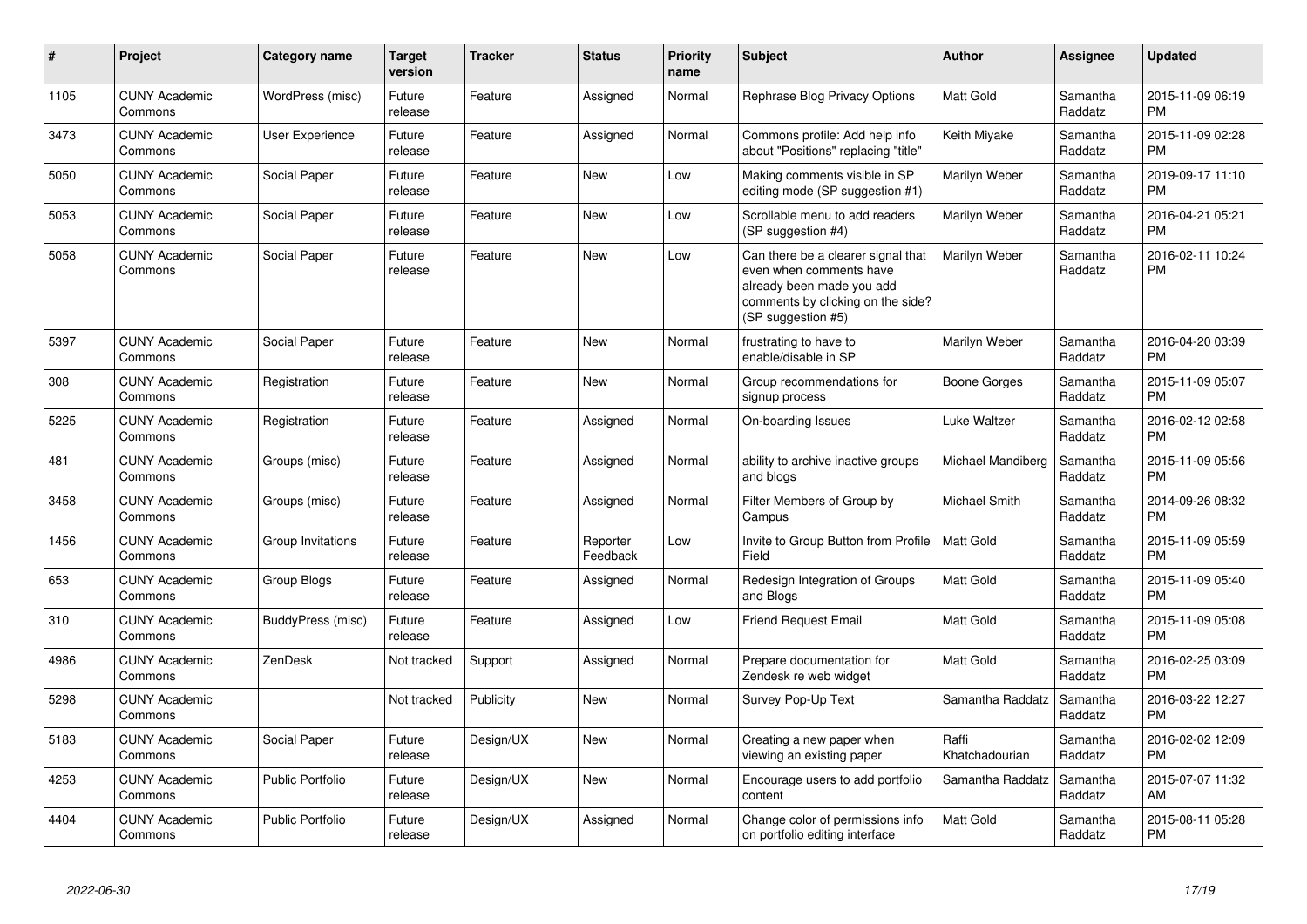| #     | Project                         | Category name               | <b>Target</b><br>version | <b>Tracker</b> | <b>Status</b>        | <b>Priority</b><br>name | Subject                                                                                                                                      | <b>Author</b>    | <b>Assignee</b>     | <b>Updated</b>                |
|-------|---------------------------------|-----------------------------|--------------------------|----------------|----------------------|-------------------------|----------------------------------------------------------------------------------------------------------------------------------------------|------------------|---------------------|-------------------------------|
| 4622  | <b>CUNY Academic</b><br>Commons | Public Portfolio            | Future<br>release        | Design/UX      | <b>New</b>           | Normal                  | <b>Profile Visibility Settings</b>                                                                                                           | Samantha Raddatz | Samantha<br>Raddatz | 2015-09-21 12:18<br><b>PM</b> |
| 4221  | <b>CUNY Academic</b><br>Commons | Group Forums                | Future<br>release        | Design/UX      | Assigned             | Normal                  | Add 'Number of Posts' display<br>option to Forum page                                                                                        | Samantha Raddatz | Samantha<br>Raddatz | 2015-06-26 02:21<br><b>PM</b> |
| 4027  | <b>CUNY Academic</b><br>Commons | Commons In A Box            | Not tracked              | Design/UX      | Assigned             | Normal                  | Usability review of CBOX update<br>procedures                                                                                                | Matt Gold        | Samantha<br>Raddatz | 2015-05-11 06:36<br><b>PM</b> |
| 4226  | <b>CUNY Academic</b><br>Commons | <b>BuddyPress Docs</b>      | Future<br>release        | Design/UX      | New                  | Normal                  | Add option to connect a Doc with<br>a Group                                                                                                  | Samantha Raddatz | Samantha<br>Raddatz | 2015-09-09 04:08<br><b>PM</b> |
| 4235  | <b>CUNY Academic</b><br>Commons |                             | Not tracked              | Design/UX      | Assigned             | Normal                  | Explore user experience around<br>comments on forum topics vs docs                                                                           | <b>Matt Gold</b> | Samantha<br>Raddatz | 2015-07-21 10:23<br>AM        |
| 10580 | <b>CUNY Academic</b><br>Commons | Information<br>Architecture | Future<br>release        | Design/UX      | New                  | Normal                  | Primary nav item review                                                                                                                      | Boone Gorges     | Sara Cannon         | 2022-06-28 01:29<br><b>PM</b> |
| 10439 | <b>CUNY Academic</b><br>Commons | Design                      | 2.1.0                    | Design/UX      | New                  | Normal                  | Create Style Guide for Commons                                                                                                               | Sonja Leix       | Sara Cannon         | 2022-06-28 01:43<br><b>PM</b> |
| 5826  | <b>CUNY Academic</b><br>Commons | <b>WordPress Plugins</b>    | Future<br>release        | Support        | Reporter<br>Feedback | Normal                  | <b>Remove Subscription Options</b><br>plugin from directory                                                                                  | Sarah Morgano    | Sarah<br>Morgano    | 2016-10-21 04:14<br>PM.       |
| 3510  | <b>CUNY Academic</b><br>Commons | Publicity                   | 1.7                      | Publicity      | Assigned             | Normal                  | Post on the News Blog re: 'My<br>Commons'                                                                                                    | Micki Kaufman    | Sarah<br>Morgano    | 2014-10-15 11:18<br>AM.       |
| 3511  | <b>CUNY Academic</b><br>Commons | Publicity                   | 1.7                      | Publicity      | Assigned             | Normal                  | Social media for 1.7                                                                                                                         | Micki Kaufman    | Sarah<br>Morgano    | 2014-10-14 03:32<br><b>PM</b> |
| 2612  | <b>CUNY Academic</b><br>Commons |                             | Not tracked              | Publicity      | Assigned             | Normal                  | Pinterest site for the Commons                                                                                                               | local admin      | Sarah<br>Morgano    | 2016-03-04 11:19<br>AM        |
| 6115  | <b>CUNY Academic</b><br>Commons | Publicity                   | Not tracked              | Feature        | Assigned             | Normal                  | create digital signage for GC                                                                                                                | Matt Gold        | scott voth          | 2016-10-11 10:09<br><b>PM</b> |
| 14787 | <b>CUNY Academic</b><br>Commons | Plugin Packages             | Future<br>release        | Feature        | New                  | Normal                  | Creating a "Design" plugin<br>package                                                                                                        | Laurie Hurson    | scott voth          | 2022-04-27 04:56<br><b>PM</b> |
| 9908  | <b>CUNY Academic</b><br>Commons |                             | Not tracked              | Feature        | New                  | Normal                  | Is it possible to send email<br>updates to users (or an email<br>address not on the list) for only a<br>single page AFTER being<br>prompted? | Michael Shields  | scott voth          | 2018-06-11 01:34<br>PM        |
| 14394 | <b>CUNY Academic</b><br>Commons |                             | Not tracked              | Feature        | New                  | Normal                  | Commons News Site - redesign                                                                                                                 | scott voth       | scott voth          | 2021-09-14 10:46<br>AM        |
| 636   | <b>CUNY Academic</b><br>Commons | WordPress (misc)            | Not tracked Support      |                | Assigned             | Normal                  | Create Lynda.com-like Table of<br>Contents for Prospective Tutorial<br>Screencasts                                                           | Matt Gold        | scott voth          | 2016-02-23 03:12<br>PM.       |
| 12247 | <b>CUNY Academic</b><br>Commons | Publicity                   | Not tracked              | Support        | New                  | Normal                  | Screenshot of First Commons<br>Homepage                                                                                                      | scott voth       | scott voth          | 2020-01-14 12:08<br><b>PM</b> |
| 11883 | <b>CUNY Academic</b><br>Commons | Help/Codex                  | Not tracked              | Support        | New                  | Normal                  | Need Embedding Help Page<br>Update (Tableau)                                                                                                 | Anthony Wheeler  | scott voth          | 2019-09-24 08:49<br>AM        |